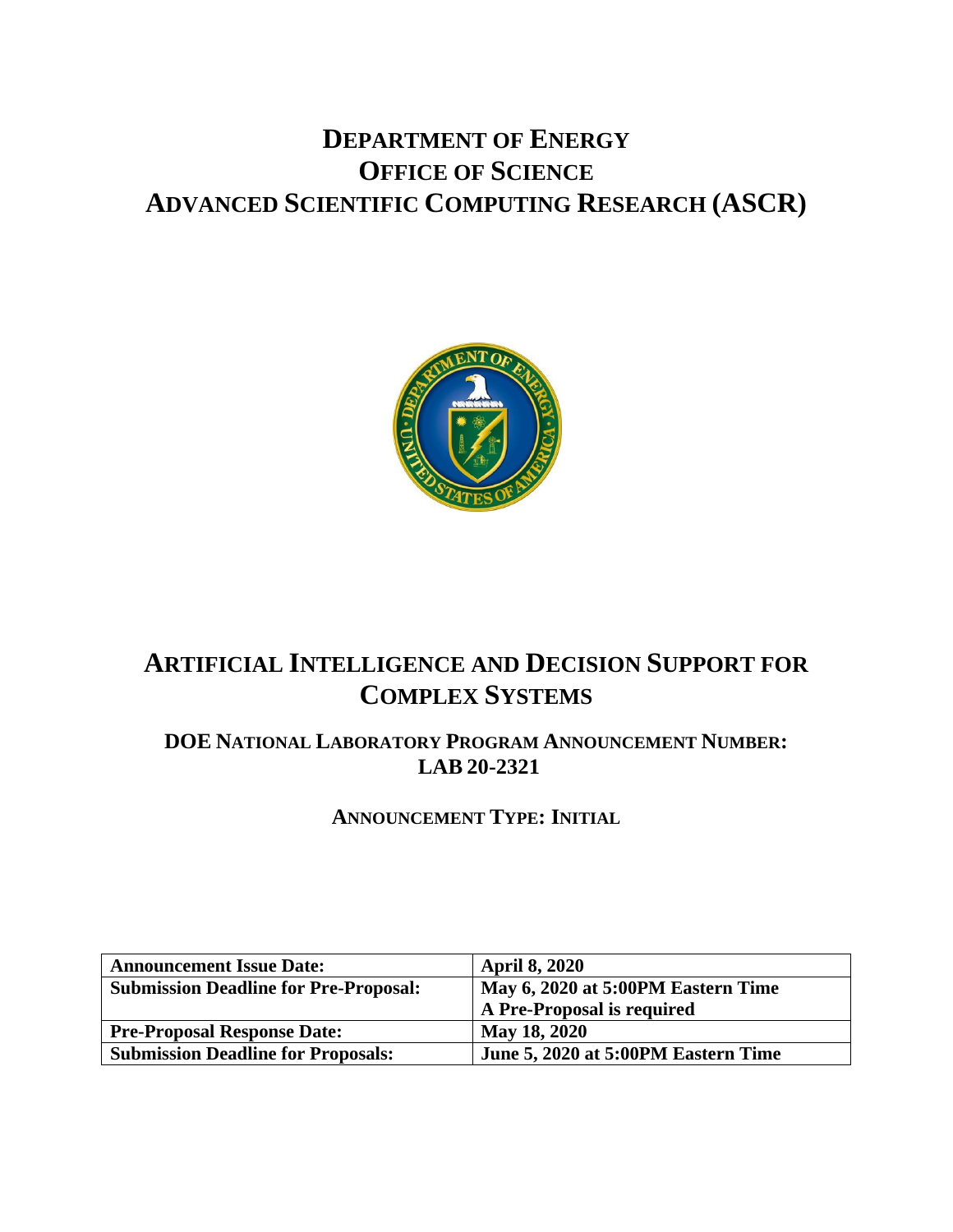| SECTION I - DOE NATIONAL LABORATORY OPPORTUNITY DESCRIPTION 4 |  |
|---------------------------------------------------------------|--|
|                                                               |  |
|                                                               |  |
|                                                               |  |
|                                                               |  |
|                                                               |  |
|                                                               |  |
|                                                               |  |
|                                                               |  |
|                                                               |  |
|                                                               |  |
|                                                               |  |
|                                                               |  |
|                                                               |  |
|                                                               |  |
|                                                               |  |
|                                                               |  |
|                                                               |  |
|                                                               |  |
|                                                               |  |
|                                                               |  |
| G. OTHER SUBMISSION AND REGISTRATION REQUIREMENTS 28          |  |
|                                                               |  |
|                                                               |  |
|                                                               |  |
| C. ANTICIPATED NOTICE OF SELECTION AND AWARD DATES 32         |  |
|                                                               |  |
|                                                               |  |
|                                                               |  |
|                                                               |  |

# **Table of Contents**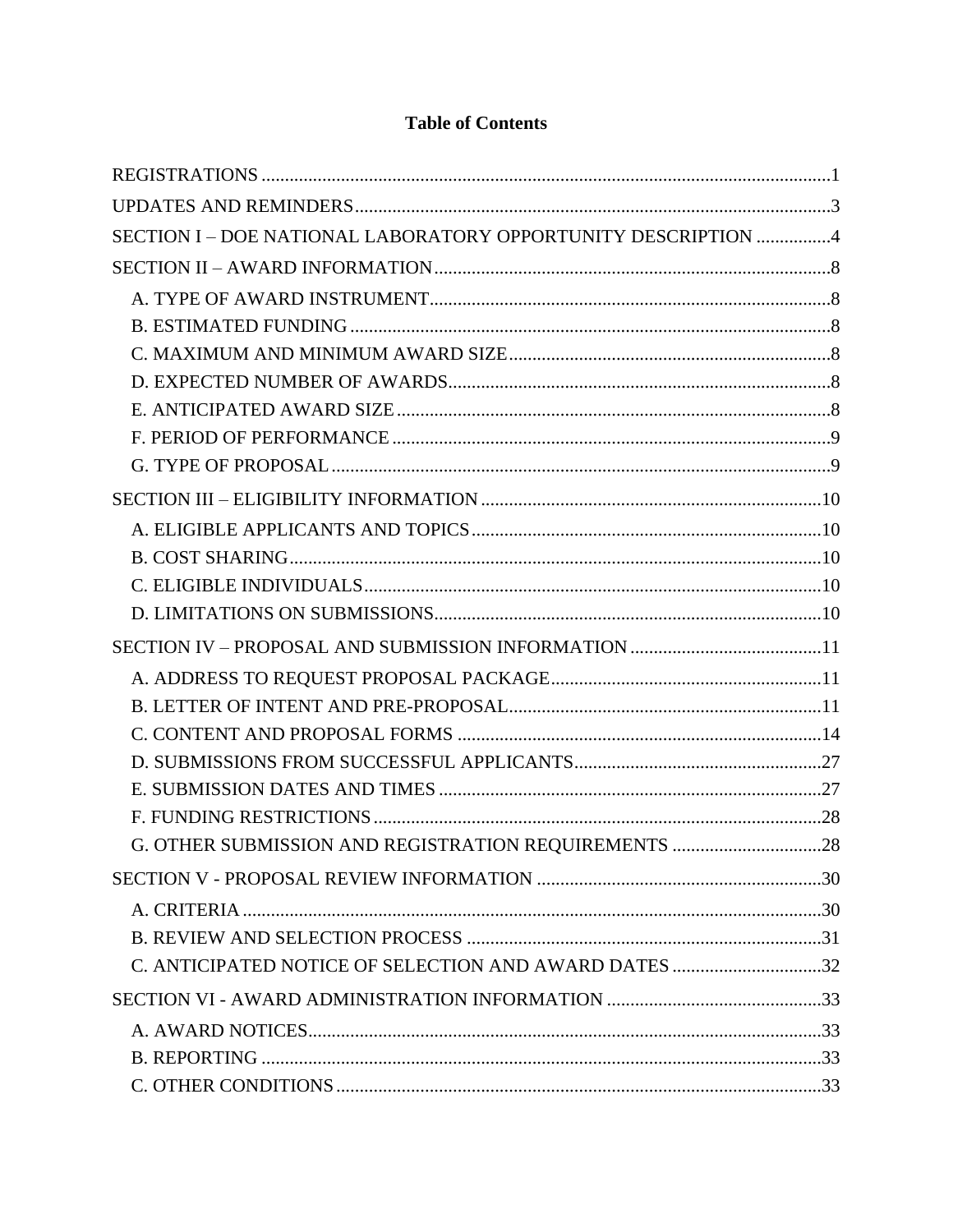| E. EVALUATION AND ADMINISTRATION BY NON-FEDERAL PERSONNEL 36 |  |
|--------------------------------------------------------------|--|
|                                                              |  |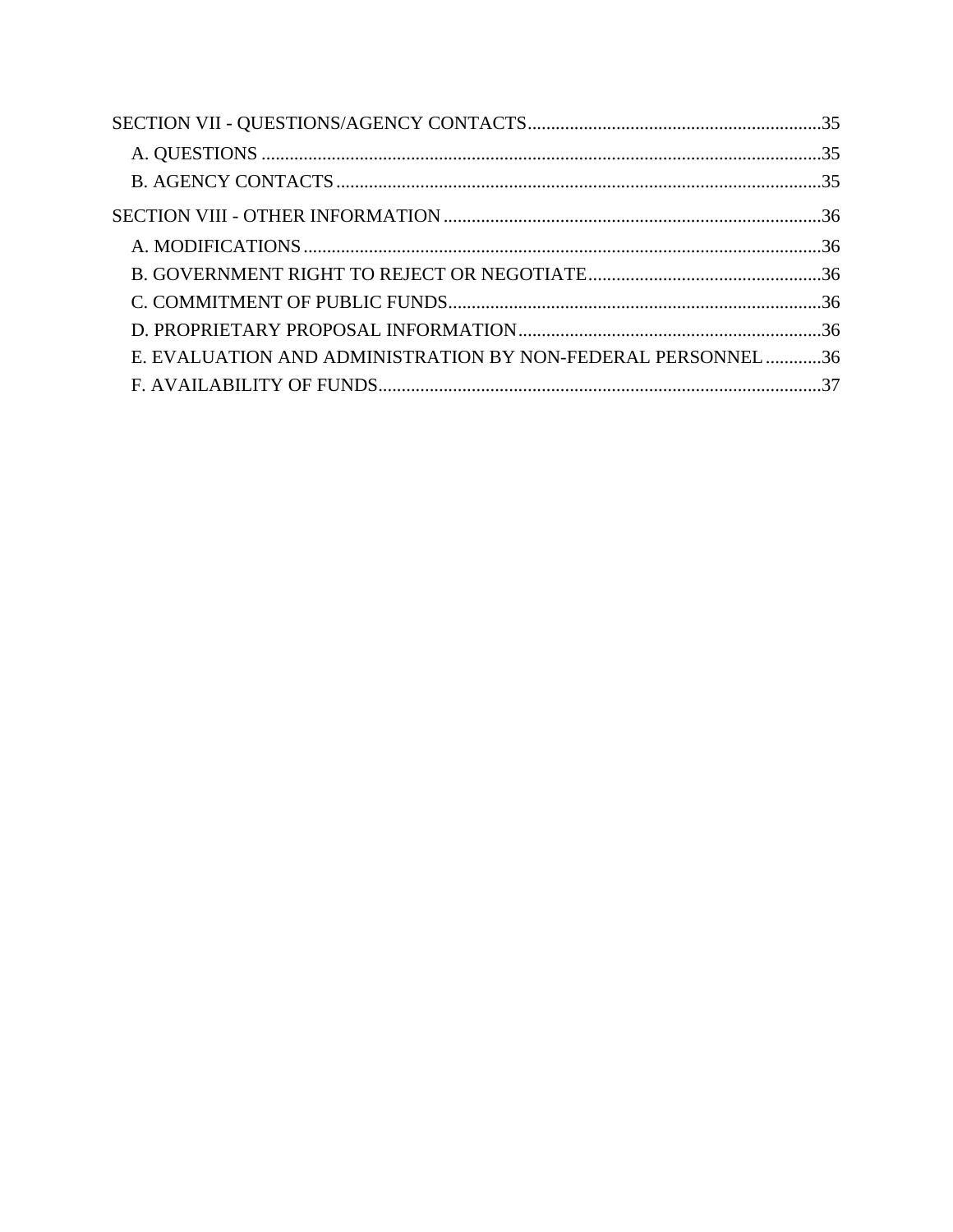# **REGISTRATIONS**

### <span id="page-3-1"></span><span id="page-3-0"></span>**A. DOE Office of Science Portfolio Analysis and Management System (PAMS)**

The Department of Energy (DOE) Office of Science (SC) performs many functions for DOE national laboratory proposals in the Portfolio Analysis and Management System (PAMS), which is available at [https://pamspublic.science.energy.gov.](https://pamspublic.science.energy.gov/)

You must register in PAMS to submit a pre-proposal, letter of intent, or DOE national laboratory proposal.

To access PAMS, you may use the Internet Explorer, Firefox, Google Chrome, or Safari browsers.

Notifications sent from the PAMS system will come from the PAMS email address [<PAMS.Autoreply@science.doe.gov>](mailto:PAMS.Autoreply@science.doe.gov). Please make sure your email server/software allows delivery of emails from the PAMS email address to yours.

Registering to PAMS is a two-step process; once you create an individual account, you must associate yourself with ("register to") your institution. Detailed steps are listed below.

### 1. CREATE PAMS ACCOUNT:

To register, click the "Create New PAMS Account" link on the website [https://pamspublic.science.energy.gov/.](https://pamspublic.science.energy.gov/)

- Click the "No, I have never had an account" link and then the "Create Account" button.
- You will be prompted to enter your name and email address, create a username and password, and select a security question and answer. Once you have done this, click the "Save and Continue" button.
- On the next page, enter the required information (at least one phone number and your mailing address) and any optional information you wish to provide (e.g., FAX number, website, mailstop code, additional email addresses or phone numbers, Division/Department). Click the "Create Account" button.
- Read the user agreement and click the "Accept" button to indicate that you understand your responsibilities and agree to comply with the rules of behavior for PAMS.
- PAMS will take you the "Having Trouble Logging In?" page. (Note: If you reviewed for or were listed as PI on a prior submission to SC but have not previously created an account, you may already be linked to an institution in PAMS. If this is the case, PAMS will take you to the PAMS home page.)
- 2. REGISTER TO YOUR INSTITUTION:
- Click the link labeled "Option 2: I know my institution and I am here to register to the institution." (Note: If you previously created a PAMS account but did not register to an institution at that time, you must click the Institutions tab and click the "Register to Institution" link.)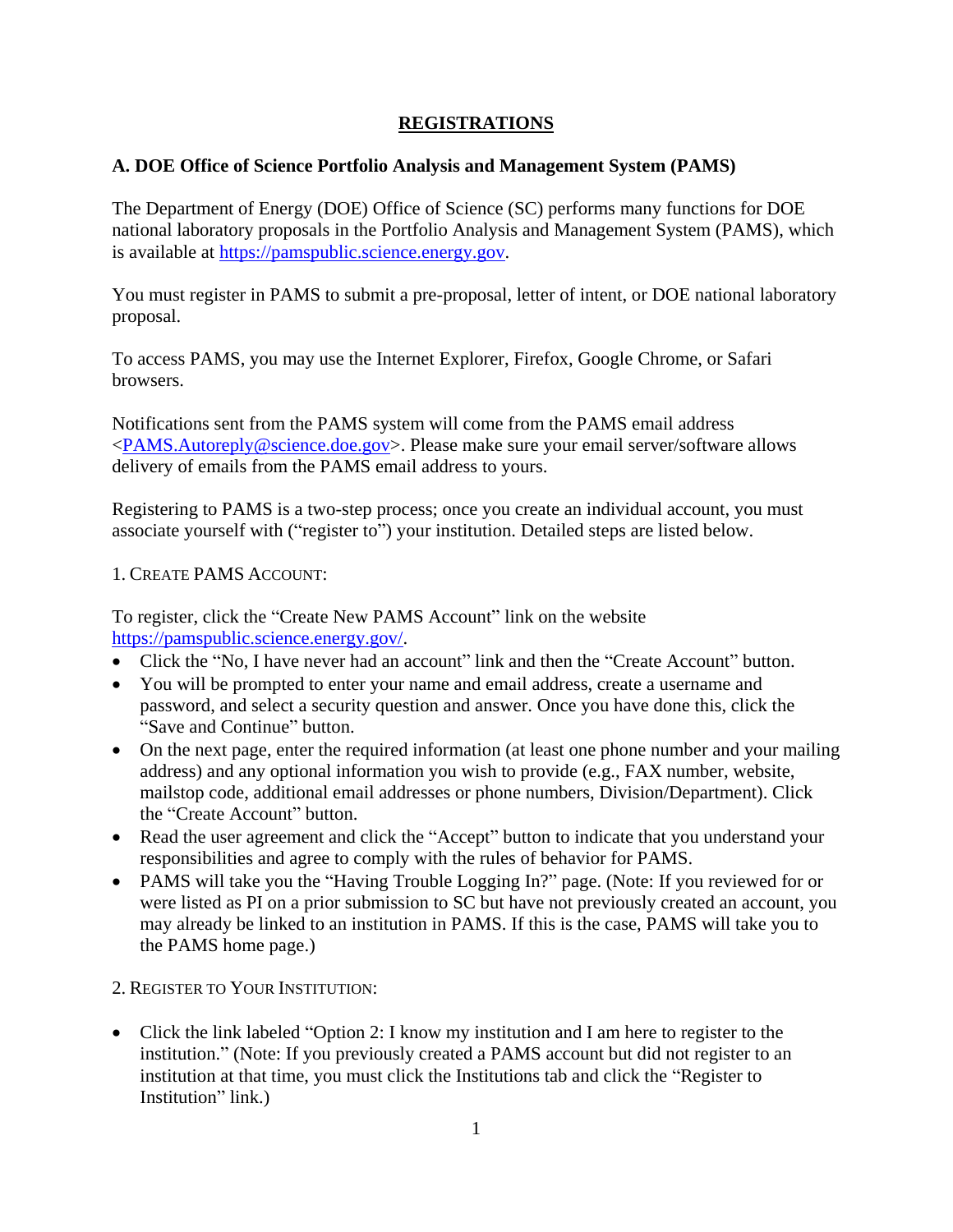- PAMS will take you to the "Register to Institution" page.
- Type a word or phrase from your institution name in the field labeled, "Institution Name like," choose the radio button next to the item that best describes your role in the system, and click the "Search" button. A "like" search in PAMS returns results that contain the word or phrase you enter; you need not enter the exact name of the institution, but you should enter a word or phrase contained within the institution name. (Hint: If your institution has an acronym, such as ANL for Argonne National Laboratory or UCLA for the Regents of the University of California, Los Angeles, you may search for the acronym under "Institution Name like." Many institutions with acronyms are listed in PAMS with their acronyms in parentheses after their names.)
- Find your institution in the list that is returned by the search and click the "Actions" link in the Options column next to the institution name to obtain a dropdown list. Select "Add me to this institution" from the dropdown. PAMS will take you to the "Institutions – List" page.
- If you do not see your institution in the initial search results, you can search again by clicking the "Cancel" button, clicking the Option 2 link, and repeating the search.
- All DOE National Laboratories have established profiles in PAMS, so please keep searching until you find your laboratory.

For help with PAMS, click the "External User Guide" link on the PAMS website, [https://pamspublic.science.energy.gov/.](https://pamspublic.science.energy.gov/) You may also contact the PAMS Help Desk, which can be reached Monday through Friday, 9:00 AM – 5:30 PM Eastern Time. Telephone: (855) 818 1846 (toll free) or (301) 903-9610, Email: [sc.pams-helpdesk@science.doe.gov.](mailto:sc.pams-helpdesk@science.doe.gov) All submissions and inquiries about this DOE National Laboratory Announcement should reference **LAB 20- 2321.**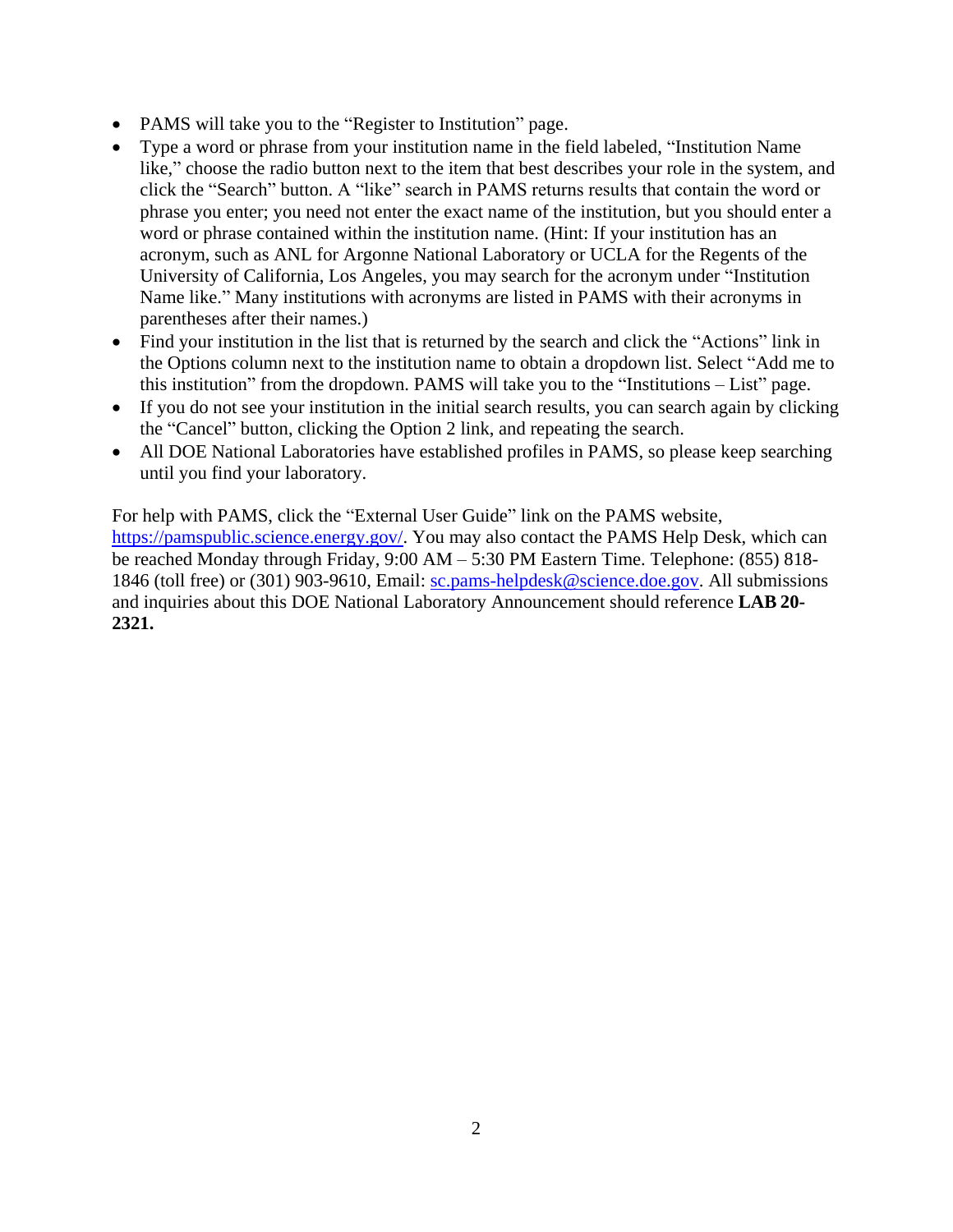# **UPDATES AND REMINDERS**

### <span id="page-5-0"></span>RECOMMENDATION

SC encourages you to register in all systems as soon as possible. You are also encouraged to submit pre-proposals and proposals before the deadline.

### DATA MANAGEMENT PLAN

The Office of Science Statement on Digital Data Management, published at [http://science.osti.gov/funding-opportunities/digital-data-management/,](http://science.osti.gov/funding-opportunities/digital-data-management/) governs proposals submitted under this Announcement. Compliance is detailed in Section IV of this Announcement.

ACKNOWLEDGMENT OF FEDERAL SUPPORT

SC published guidance about how its support should be acknowledged is published at [http://science.osti.gov/funding-opportunities/acknowledgements/.](http://science.osti.gov/funding-opportunities/acknowledgements/)

### AVOIDING ERRORS

The following advice is compiled from actual experiences of applicants for SC awards.

- Please ensure that the research narrative is comprised of one and only one Portable Document Format (PDF) file, including all appendices, when it is uploaded.
- When using the PAMS website at [https://pamspublic.science.energy.gov,](https://pamspublic.science.energy.gov/) please avoid using the back-arrow button in your web browser to navigate.
- Please ensure that the proposal contains no personally identifiable information (PII).
- Please ensure that the budget is calculated using the applicable negotiated indirect cost and fringe benefit rates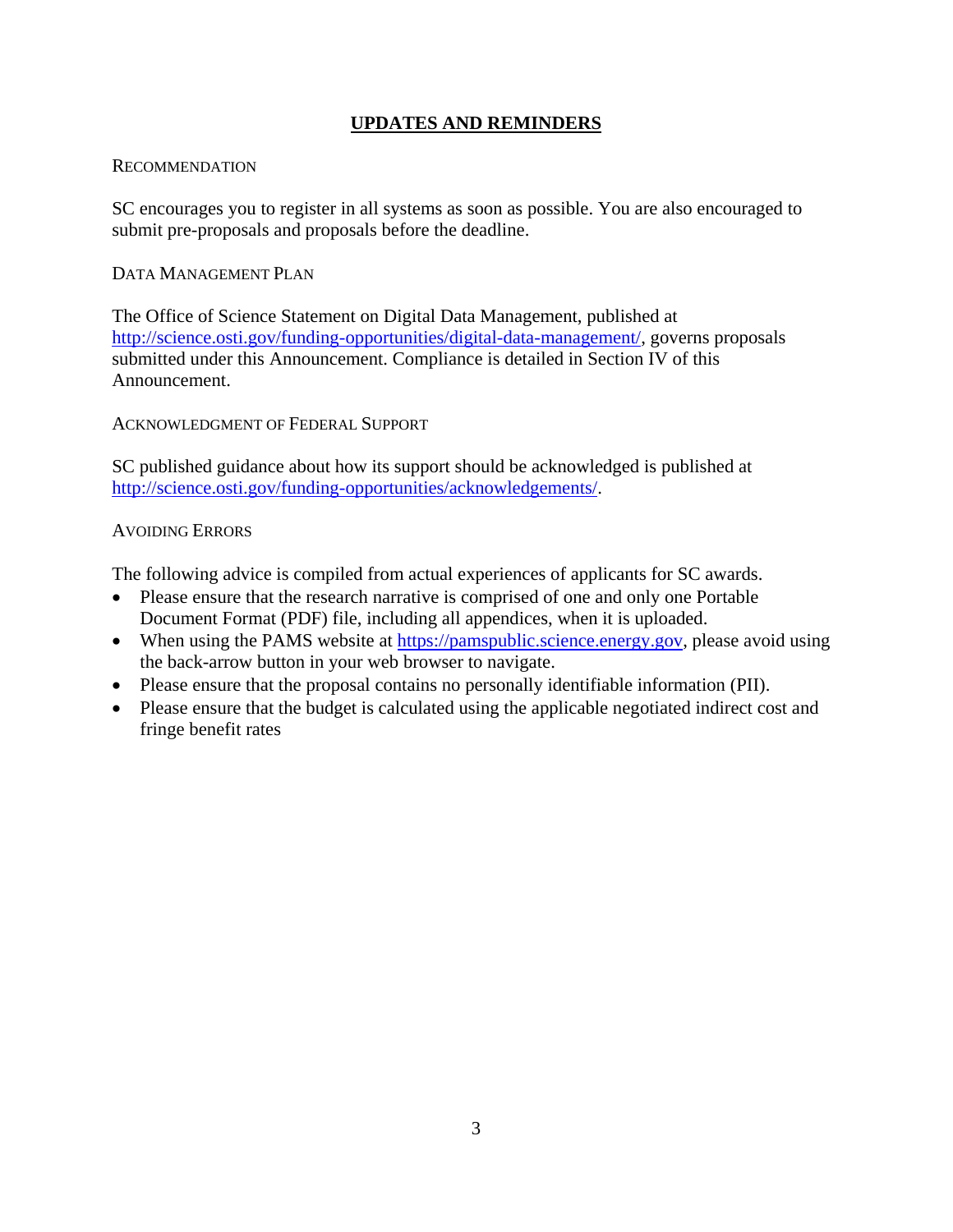### <span id="page-6-0"></span>**Section I – DOE NATIONAL LABORATORY OPPORTUNITY DESCRIPTION**

### **GENERAL INQUIRIES ABOUT THIS ANNOUNCEMENT SHOULD BE DIRECTED TO:**

### **Technical/Scientific Program Contact:**

Dr. William F. Spotz 301-903-9938 [william.spotz@science.doe.gov](mailto:william.spotz@science.doe.gov)

### **SUMMARY**

The DOE SC program in Advanced Scientific Computing Research (ASCR) hereby announces its interest in research proposals to explore potentially high-impact approaches in the development and use of artificial intelligence and machine learning in the context of computational decision support for complex systems.

## **SUPPLEMENTARY INFORMATION**

Scientific machine learning is a core component of artificial intelligence and a computational technology that can be trained, with scientific data, to augment or automate human skills. Major research advances will be enabled by harnessing DOE investments in massive amounts of scientific data, software for predictive models and algorithms, high-performance computing (HPC) and networking platforms, and the national workforce. The crosscutting nature of machine learning and AI provides strong motivation for formulating a prioritized research agenda.

Scientific Machine Learning and Artificial Intelligence (Scientific AI/ML) will have broad use and transformative effects across the DOE. Accordingly, a 2019 Basic Research Needs workshop report identified six Priority Research Directions (PRDs). The first three PRDs describe foundational research themes that are common to the development of Scientific AI/ML methods and correspond to the need for domain-awareness, interpretability, and robustness. The other three PRDs describe capability research themes and correspond to the three major use cases of massive scientific data analysis (PRD #4), machine learning-enhanced modeling and simulation (PRD #5), and intelligent automation and decision-support for complex systems (PRD #6).

The principal focus of this Program Announcement is on Scientific AI/ML for intelligent automation and decision support for complex systems (PRD #6). Foundational research (PRDs #1, 2, and 3) will be needed for strengthening the mathematical and statistical basis in developing predictive AI/ML-based computational models and adaptive algorithms for scientific advances. Also, new techniques, software tools, and approaches will likely be needed to reap scientific benefits from the extreme heterogeneity of scientific computing technologies (e.g., processors, memory and interconnect systems, sensors) that are emerging.

Scientific computing within DOE traditionally has been dominated by complex, resourceintensive numerical simulations. However, the rise of data-driven Scientific AI/ML models and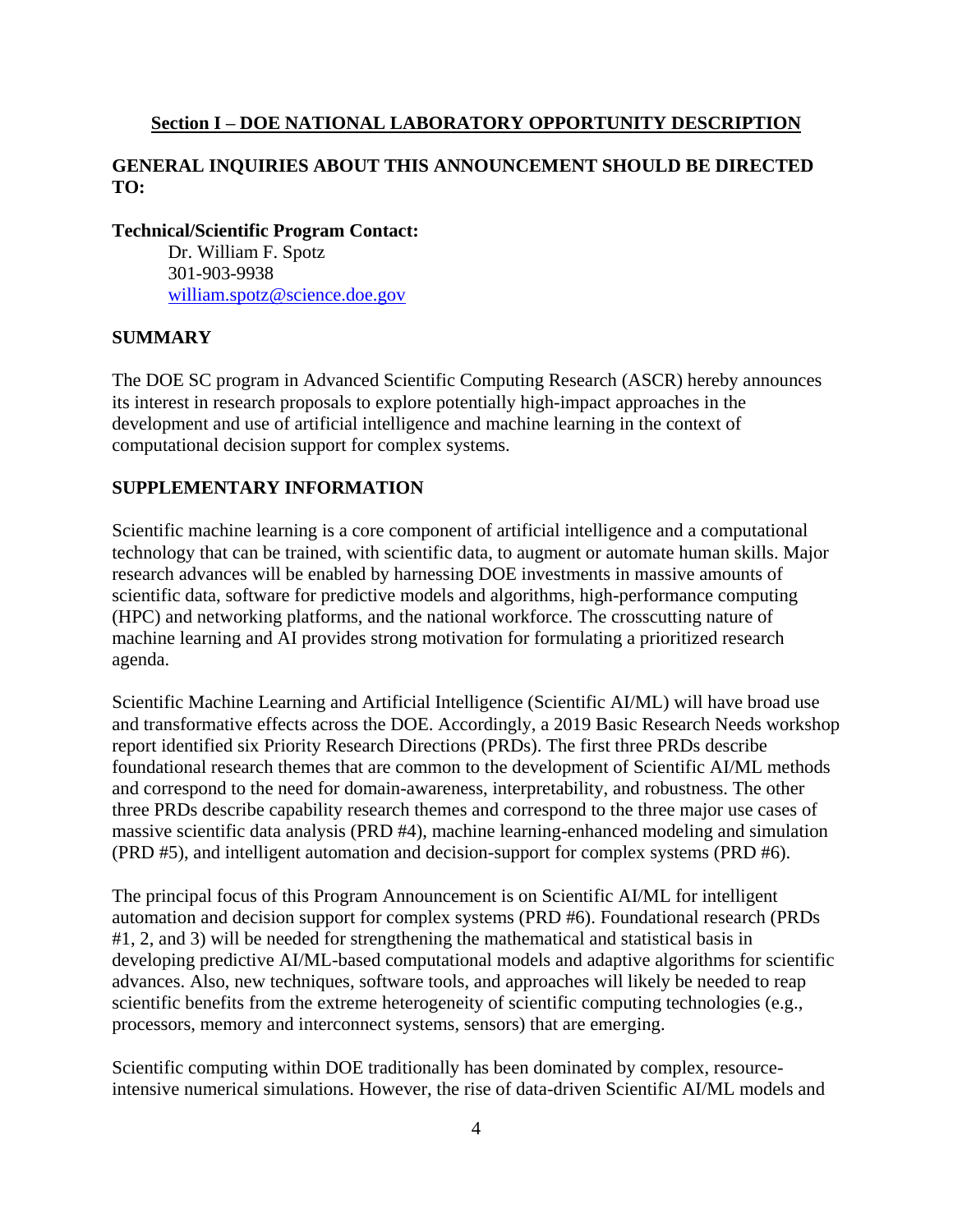algorithms provides exciting opportunities. The term "outer loop" is used increasingly to describe computational applications that form outer loops around a forward simulation. Examples of outer-loop applications include optimization, uncertainty quantification, inverse problems, data assimilation, and control. These applications constitute a significant target of many of DOE's simulation and modeling capabilities—in many cases, for automation or in support of decisions. All of these varieties of different outer-loop forms could benefit from Scientific AI/ML, and the more complex the system being modeled, the greater the potential benefit. Examples of complex systems of interest to the DOE abound, and while it is anticipated that proposed projects will be inspired by these complex system, this Announcement seeks to advance applied mathematics techniques with general applicability. Applicants must demonstrate that their proposed work is not specific to a particular complex system.

Disruptive technology changes are occurring across the science applications, algorithms, and architectures within HPC ecosystems. Recent reports and trends are heralding the triple convergence of HPC, massive data, and AI/ML on increasingly heterogeneous architectures. Furthermore, the concept of programming is evolving thanks to neural nets that can learn from massive amounts of training data (without being explicitly programmed). Significant innovations will be required in the development of good paradigms and approaches for realizing the full potential of AI/ML for scientific discovery. Consequently, the funding from this Announcement is not intended to incrementally extend current research in the area of the proposed project. Rather, the proposed projects must reflect viable strategies toward the potential solution of challenging problems in Scientific AI/ML research for decision support for complex systems. It is expected that the proposed projects will significantly benefit from the exploration of innovative ideas or from the development of unconventional approaches. Proposed approaches may include innovative research with one or more key characteristics, such as asynchronous computations, mixed-precision arithmetic, automatic differentiation, compressed sensing, coupling frameworks, graph and network algorithms, randomization, Monte Carlo or Bayesian methods, probabilistic programming, or other relevant facets.

#### **Open Science**

SC is dedicated to promoting the values of openness in Federally- supported scientific research, including, but not limited to, ensuring that research may be reproduced and that the results of Federally-supported research are made available to other researchers. These objectives may be met through any number of mechanisms including, but not limited to, data access plans, data sharing agreements, the use of archives and repositories, and the use of various licensing schemes.

The use of the phrase "open-source" does not refer to any particular licensing arrangement but is to be understood as encompassing any arrangement that furthers the objective of openness.

#### **Collaboration**

Collaborative proposals submitted from different institutions must clearly indicate they are part of a collaborative project/group. Every partner institution must submit a proposal through its own sponsored research office. Each collaborative group can have only one lead institution. Each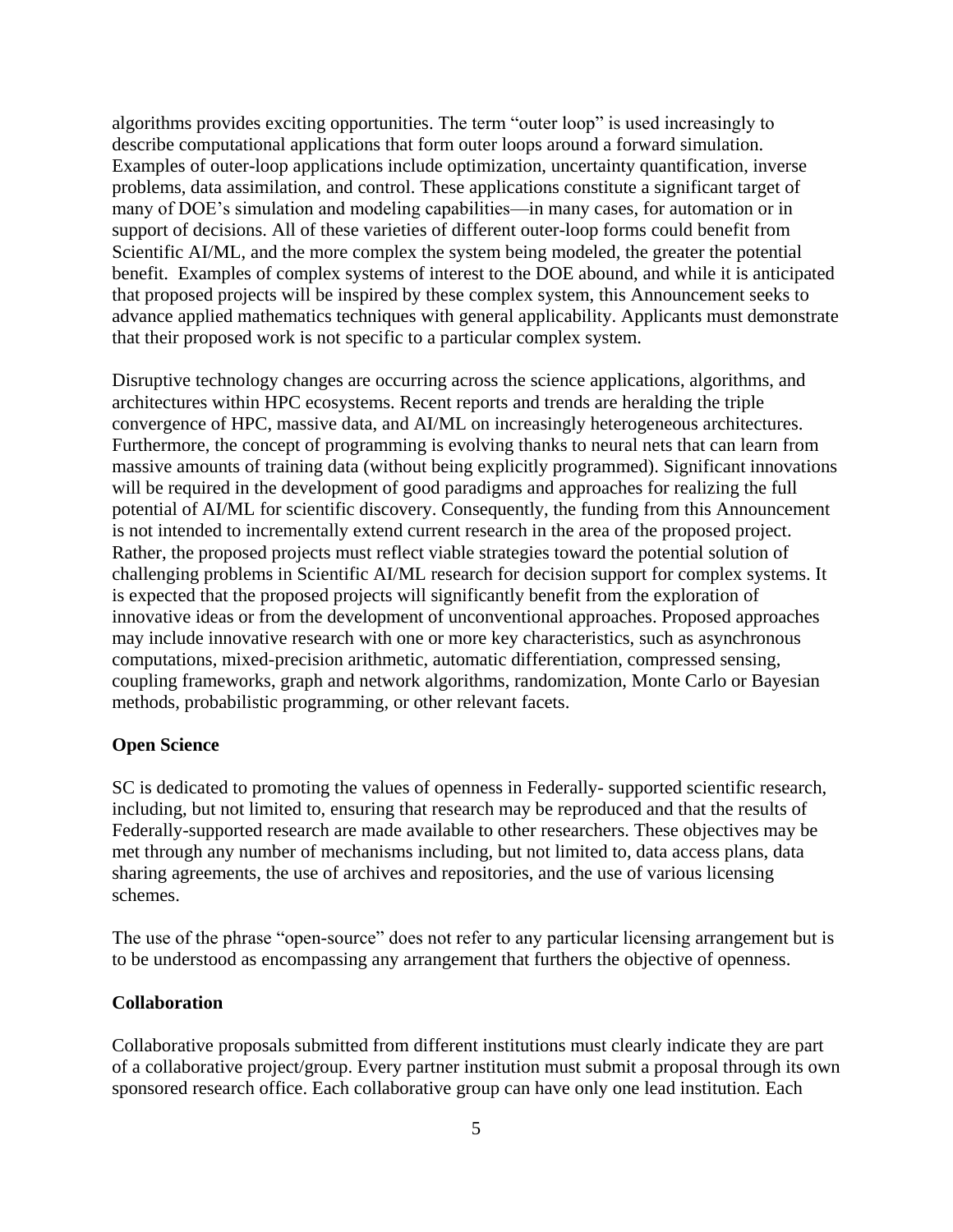proposal within the collaborative group, including the narrative and all required appendices and attachments, must be identical with the following exceptions:

- Each proposal must contain a correct cover page for the submitting institution only.
- Each proposal must contain a unique budget corresponding to the expenditures for that proposal's submitting institution only.
- Each proposal must contain a unique budget justification corresponding to the expenditures for that proposal's submitting institution only.

SC's intent is to create from the various proposals associated with a collaborative group one document for merit review that consists of the common, identical proposal materials combined with a set of detailed budgets from the partner institutions. Thus, it is very important that every proposal in the collaborative group be identical (including the title) with the exception of the budget and budget justification pages.

Collaborative proposals from institutions other than DOE National Laboratories should be submitted following the above rules in response to the companion announcement, DE-FOA-0002321. Each proposal within the collaborative group submitted in response to a Laboratory Announcement and its companion FOA, including the narrative and all required appendices and attachments, must be identical with the following exceptions:

- Each proposal must contain a correct  $SF-424$  ( $R&R$ ) cover page for the submitting institution only.
- Each proposal must contain a unique budget corresponding to the expenditures for that proposal's submitting institution only.
- Each proposal must contain a unique budget justification corresponding to the expenditures for that proposal's submitting institution only.

# **REFERENCES**

- [1] "Workshop Report on Basic Research Needs for Scientific Machine Learning: Core Technologies for Artificial Intelligence,"<http://www.osti.gov/biblio/1478744>
- [2] "AI for Science,"<http://www.anl.gov/ai-for-science-report>
- [3] ASCR Report on "Applied Mathematics Research for Exascale Computing," <https://science.osti.gov/-/media/ascr/pdf/research/am/docs/EMWGreport.pdf>
- [4] ASCR Report on "Extreme Heterogeneity 2018 Productive Computational Science in the Era of Extreme Heterogeneity,"<http://www.osti.gov/biblio/1473756>
- [5] "Assessing the Reliability of Complex Models Mathematical and Statistical Foundations of Verification, Validation, and Uncertainty Quantification," National Research Council 2012. Washington, D.C.: The National Academies Press. [http://www.nap.edu/catalog.php?record\\_id=13395](http://www.nap.edu/catalog.php?record_id=13395)
- [6] "Frontiers in Massive Data Analysis," National Research Council. 2013. Washington, D.C.: The National Academies Press.<https://doi.org/10.17226/18374>
- [7] "A Multifaceted Mathematical Approach for Complex Systems," Report of the DOE Workshop on Mathematics for the Analysis, Simulation, and Optimization of Complex Systems.<https://www.osti.gov/servlets/purl/1093585>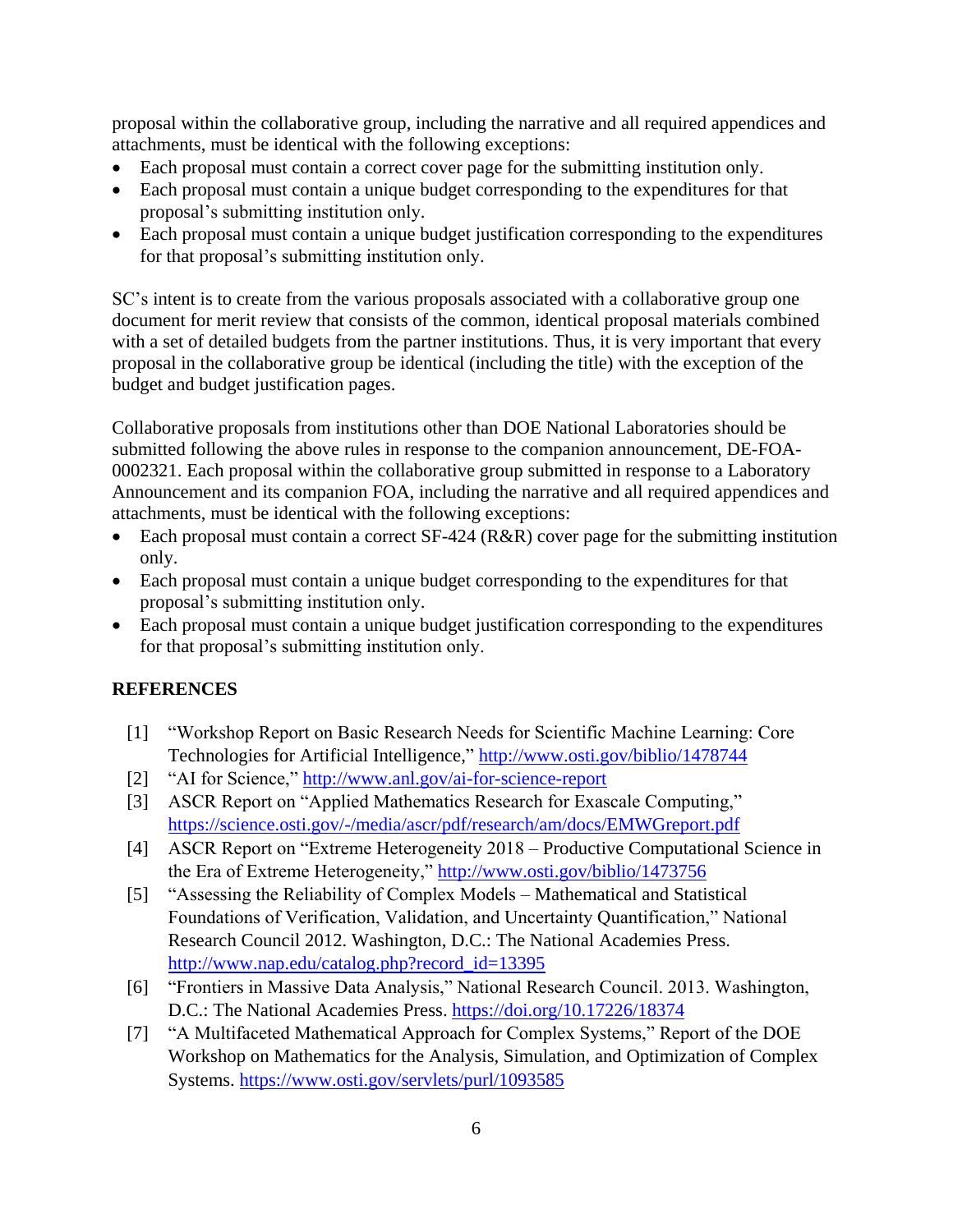- [8] "Data and Models: A Framework for Advancing AI in Science," <https://www.osti.gov/biblio/1579323>
- [9] "ASCR Workshop on In Situ Data Management: Enabling Scientific Discovery from Diverse Data Sources,"<https://www.osti.gov/biblio/1493245>
- [10] "The 2015 Machine Learning and Understanding for Scientific Discovery Workshop Report,"<http://www.osti.gov/biblio/1471083>
- [11] ASCAC Report on "Synergistic Challenges in Data-Intensive Science and Exascale Computing," [https://www.exascale.org/bdec/sites/www.exascale.org.bdec/files/background/DOE-](https://www.exascale.org/bdec/sites/www.exascale.org.bdec/files/background/DOE-ASCAC_Data_Intensive_Computing_report_final.pdf)[ASCAC\\_Data\\_Intensive\\_Computing\\_report\\_final.pdf](https://www.exascale.org/bdec/sites/www.exascale.org.bdec/files/background/DOE-ASCAC_Data_Intensive_Computing_report_final.pdf)
- [12] DOE Exascale Requirements Review ASCR, [https://exascaleage.org/wp](https://exascaleage.org/wp-content/uploads/sites/67/2017/05/DOE-ExascaleReport_ASCR_R34.pdf)[content/uploads/sites/67/2017/05/DOE-ExascaleReport\\_ASCR\\_R34.pdf](https://exascaleage.org/wp-content/uploads/sites/67/2017/05/DOE-ExascaleReport_ASCR_R34.pdf)
- [13] Exascale Requirements Review Crosscut Report, <https://www.osti.gov/servlets/purl/1417653>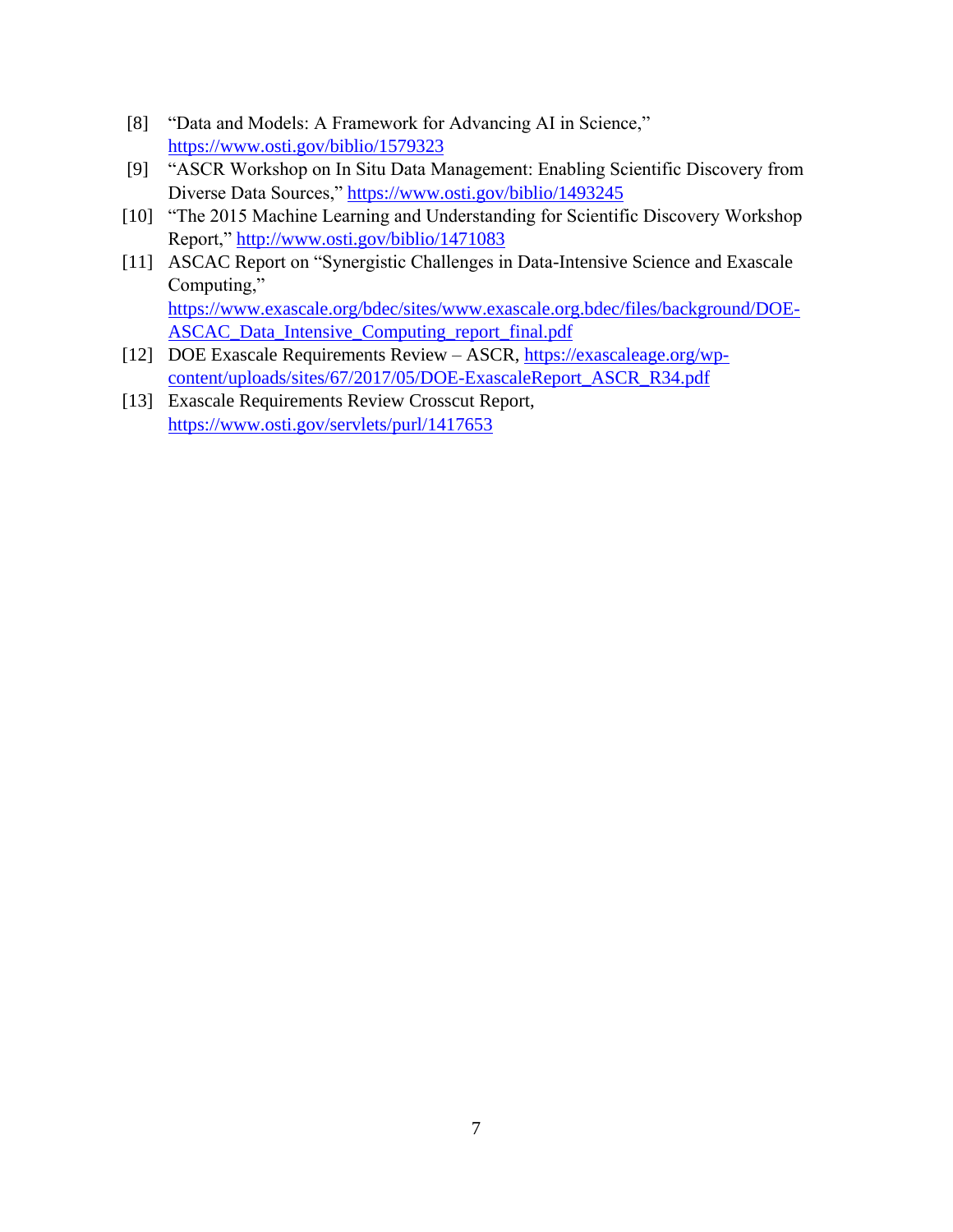# **Section II – AWARD INFORMATION**

# <span id="page-10-1"></span><span id="page-10-0"></span>**A. TYPE OF AWARD INSTRUMENT**

DOE anticipates awarding laboratory work authorizations under this DOE National Laboratory Program Announcement.

Any awards made under this Announcement will be subject to the provisions of the contract between DOE and the awardee National Laboratory.

DOE will consider funding multi-institution collaborations under this Announcement.

# <span id="page-10-2"></span>**B. ESTIMATED FUNDING**

DOE anticipates that, subject to the availability of future year appropriations, the total value of national laboratory authorizations made under this Program Announcement will be between \$4 million and \$16 million. DOE anticipates that, subject to the availability of future year appropriations, a grand total of \$20 million will be used to support national laboratory authorizations under this Program Announcement and grants under its companion FOA.

DOE is under no obligation to pay for any costs associated with the preparation or submission of a proposal. DOE reserves the right to fund, in whole or in part, any, all, or none of the proposals submitted in response to this DOE National Laboratory Announcement.

# <span id="page-10-3"></span>**C. MAXIMUM AND MINIMUM AWARD SIZE**

(See [B. Estimated Funding](#page-10-2) section above.)

The award size will depend on the availability of appropriated funds.

# **Ceiling**

\$1,200,000 per year

# **Floor**

\$400,000 per year

# <span id="page-10-4"></span>**D. EXPECTED NUMBER OF AWARDS**

(See [B. Estimated Funding](#page-10-2) Section above.)

The exact number of awards will depend on the number of meritorious proposals and the availability of appropriated funds.

# <span id="page-10-5"></span>**E. ANTICIPATED AWARD SIZE**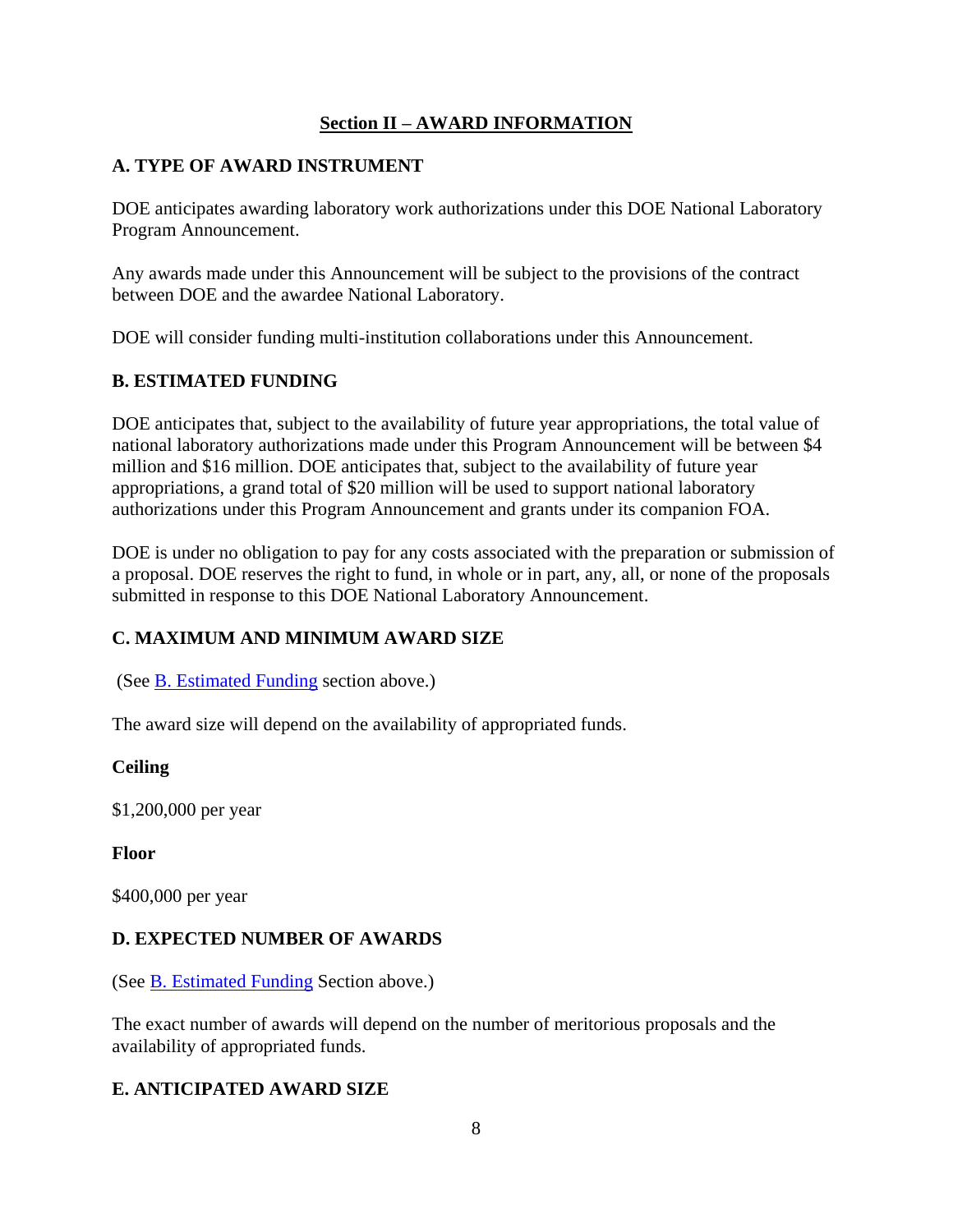(See [B. Estimated Funding](#page-10-2) Section above.)

It is anticipated that award sizes may range from \$400,000 per year to \$1,200,000 per year, typically less than \$1,000,000 per year, with a median award size between \$600,000 per year and \$800,000 per year.

The award size will depend on the number of meritorious proposals and the availability of appropriated funds.

# <span id="page-11-0"></span>**F. PERIOD OF PERFORMANCE**

(See **B**. Estimated Funding section above.)

DOE anticipates making awards with a project period of three years.

# <span id="page-11-1"></span>**G. TYPE OF PROPOSAL**

DOE will accept new DOE National Laboratory Proposals under this DOE National Laboratory Announcement. Please only submit a PAMS lab technical proposal in response to this Announcement; do not submit a DOE Field Work Proposal (FWP) at this time. SC will request FWPs later from those selected for funding consideration under this Announcement.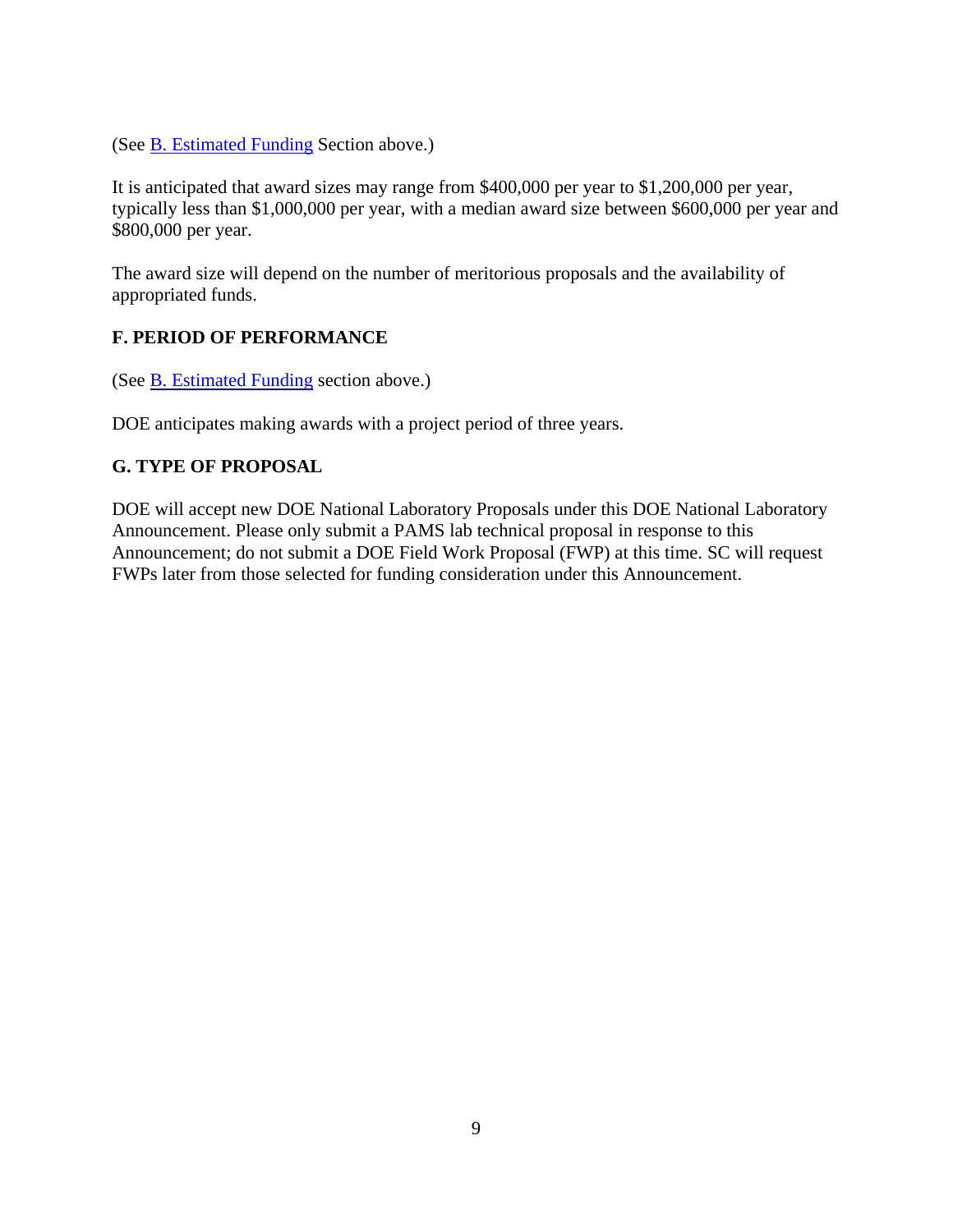# **Section III – ELIGIBILITY INFORMATION**

# <span id="page-12-1"></span><span id="page-12-0"></span>**A. ELIGIBLE APPLICANTS AND TOPICS**

This is a DOE National Laboratory-only Announcement. FFRDCs from other Federal agencies are not eligible to submit in response to this Program Announcement.

# <span id="page-12-2"></span>**B. COST SHARING**

Cost sharing is not required.

# <span id="page-12-3"></span>**C. ELIGIBLE INDIVIDUALS**

Eligible individuals with the skills, knowledge, and resources necessary to carry out the proposed research as a Principal Investigator (PI) are invited to work with their organizations to develop a proposal. Individuals from underrepresented groups as well as individuals with disabilities are always encouraged to apply.

# <span id="page-12-4"></span>**D. LIMITATIONS ON SUBMISSIONS**

Applicant institutions are limited to no more than two (2) pre-proposals or proposals for each PI at the applicant institution. DOE will consider the latest received submissions to be the institution's intended submissions.

- Pre-applications in excess of the limited number of submissions will be discouraged.
- Applications in excess of the limited number of submissions will be declined without review.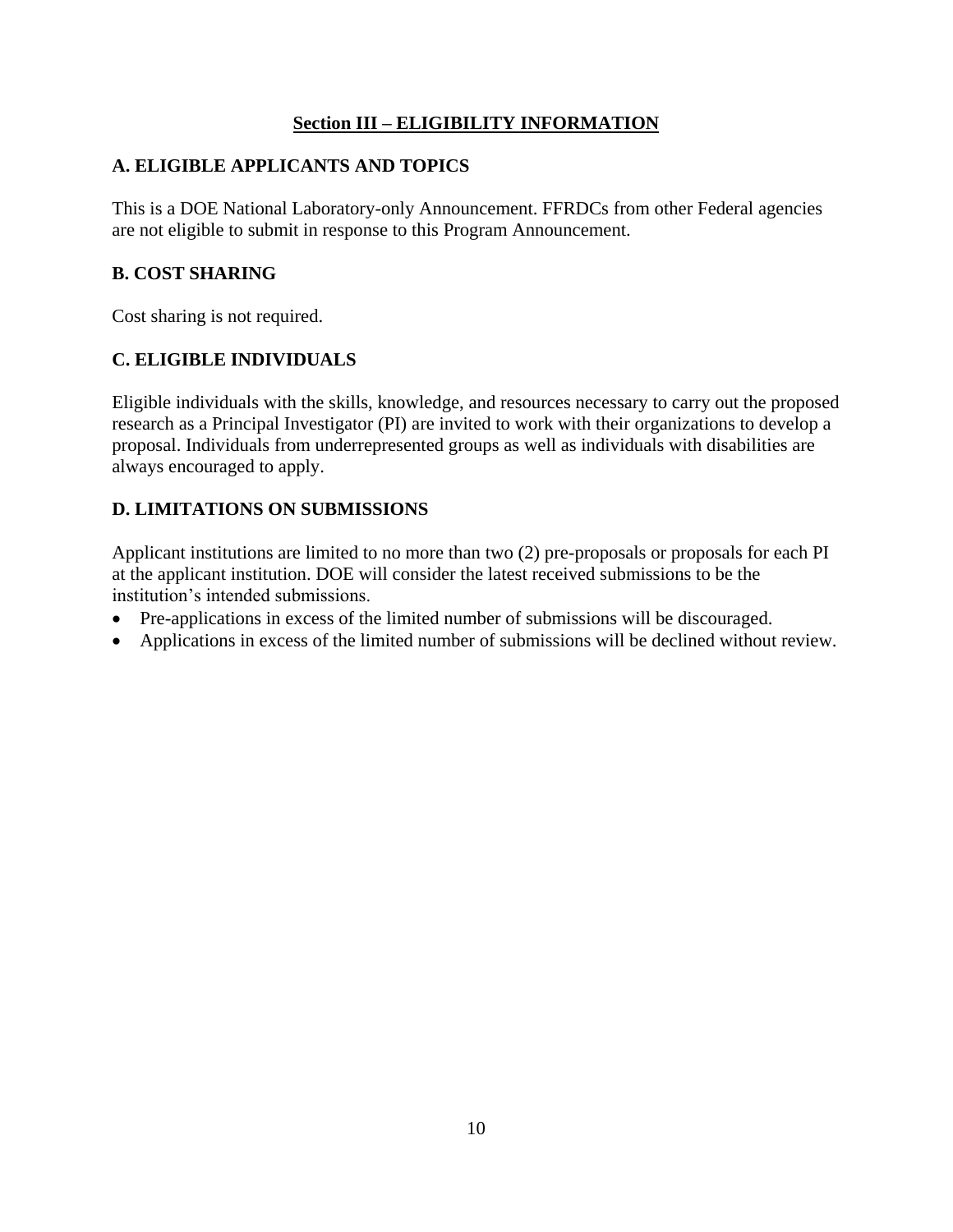# **Section IV – PROPOSAL AND SUBMISSION INFORMATION**

# <span id="page-13-1"></span><span id="page-13-0"></span>**A. ADDRESS TO REQUEST PROPOSAL PACKAGE**

Proposal submission instructions are available in this Announcement on the DOE SC Portfolio Analysis and Management System (PAMS). Screenshots showing the steps in DOE National Laboratory proposal submission are available in the PAMS External User Guide, accessible by navigating to [https://pamspublic.science.energy.gov](https://pamspublic.science.energy.gov/) and clicking on the "PAMS External User Guide" link.

Proposals submitted outside of PAMS will not be accepted.

# <span id="page-13-2"></span>**B. LETTER OF INTENT AND PRE-PROPOSAL**

### **1. Letter of Intent**

Not applicable.

### **2. Pre-proposal**

PRE-PROPOSAL DUE DATE

[See Section IV, Part E.](#page-30-2)

ENCOURAGE/DISCOURAGE DATE

# [See Section IV, Part E.](#page-30-2)

A pre-proposal is required and must be submitted by the deadline in [Section IV, Part E.](#page-30-2)

Pre-proposals will be reviewed for responsiveness of the proposed work to the research topics identified in this Announcement. DOE will send a response by email to each applicant encouraging or discouraging the submission of a full proposal by May 18, 2020 at 5:00PM Eastern Time. Applicants who have not received a response regarding the status of their preproposal by this date are responsible for contacting the program to confirm this status.

**Only those applicants that receive notification from DOE encouraging a full proposal may submit full proposals.** No other full proposals will be considered.

The pre-proposal attachment should include, at the top of the first page, the following information:

> Title of Preproposal Principal Investigator Name, Job Title **Institution** PI Phone Number, PI Email Address Laboratory Announcement Number: **LAB 20-2321**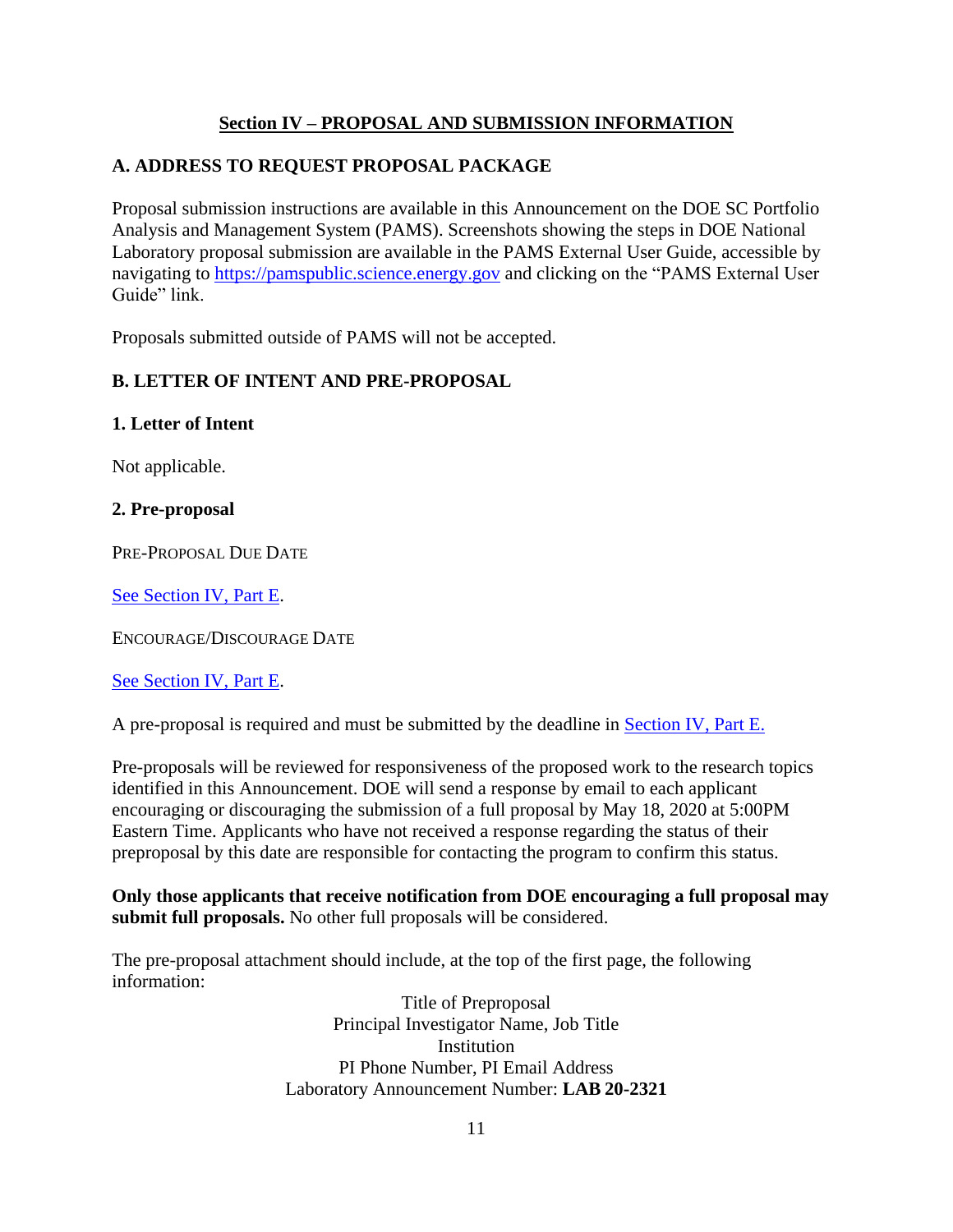This information should be followed by a clear and concise description of the objectives and technical approach of the proposed research. The preproposal may not exceed two pages, with a minimum text font size of 11 point and margins no smaller than one inch on all sides. Figures and references, if included, must fit within the two-page limit.

The pre-proposal must also include a list of the names and institutional affiliations of all participating investigators, including collaborators and consultants on the proposed project. For each funded investigator, provide a list of collaborative co-investigators including co-authors of the past 48 months, co-editors of the past 24 months, graduate and postdoctoral advisors/advisees, and close associations.

### PRE-PROPOSAL REVIEW

Federal Program Managers may evaluate all or some portion of a pre-proposal to determine their competitiveness within a scientific topic.

Any review will be based on the following criteria:

- 1. Responsiveness to the objectives of the Announcement.
- 2. Scientific and technical merit.
- 3. Appropriateness of the proposed research approaches.
- 4. Likelihood of scientific impact.

The review will be conducted by no less than three federal program managers chosen for their topical knowledge and diversity of perspective.

The process is a comparative review with priority given to scientifically innovative and forwardlooking basic research with the highest likelihood of success as a proposal. The results of the review will be documented.

Applicants with the highest rated pre-proposals will be encouraged to submit applications; others will be discouraged from submitting proposals. Written feedback will be provided after the deadline for the receipt of proposals.

SC is committed to ensuring that a sufficient number of applicants will be encouraged to submit proposals to foster a competitive merit review of the proposals. DOE expects to allow approximately 30 proposals, with the exact number based on the review. The intent in discouraging submission of certain proposals is to save the time and effort of applicants in preparing and submitting proposals with a negligible likelihood of success.

The PI will be automatically notified when the pre-proposal is encouraged or discouraged. The DOE SC Portfolio Analysis and Management System (PAMS) will send an email to the PI from [PAMS.Autoreply@science.doe.gov,](mailto:PAMS.Autoreply@science.doe.gov) and the status of the pre-application will be updated at the PAMS website [https://pamspublic.science.energy.gov/.](https://pamspublic.science.energy.gov/) Notifications are sent as soon as the decisions to encourage or discourage are finalized.

PRE-PROPOSAL SUBMISSION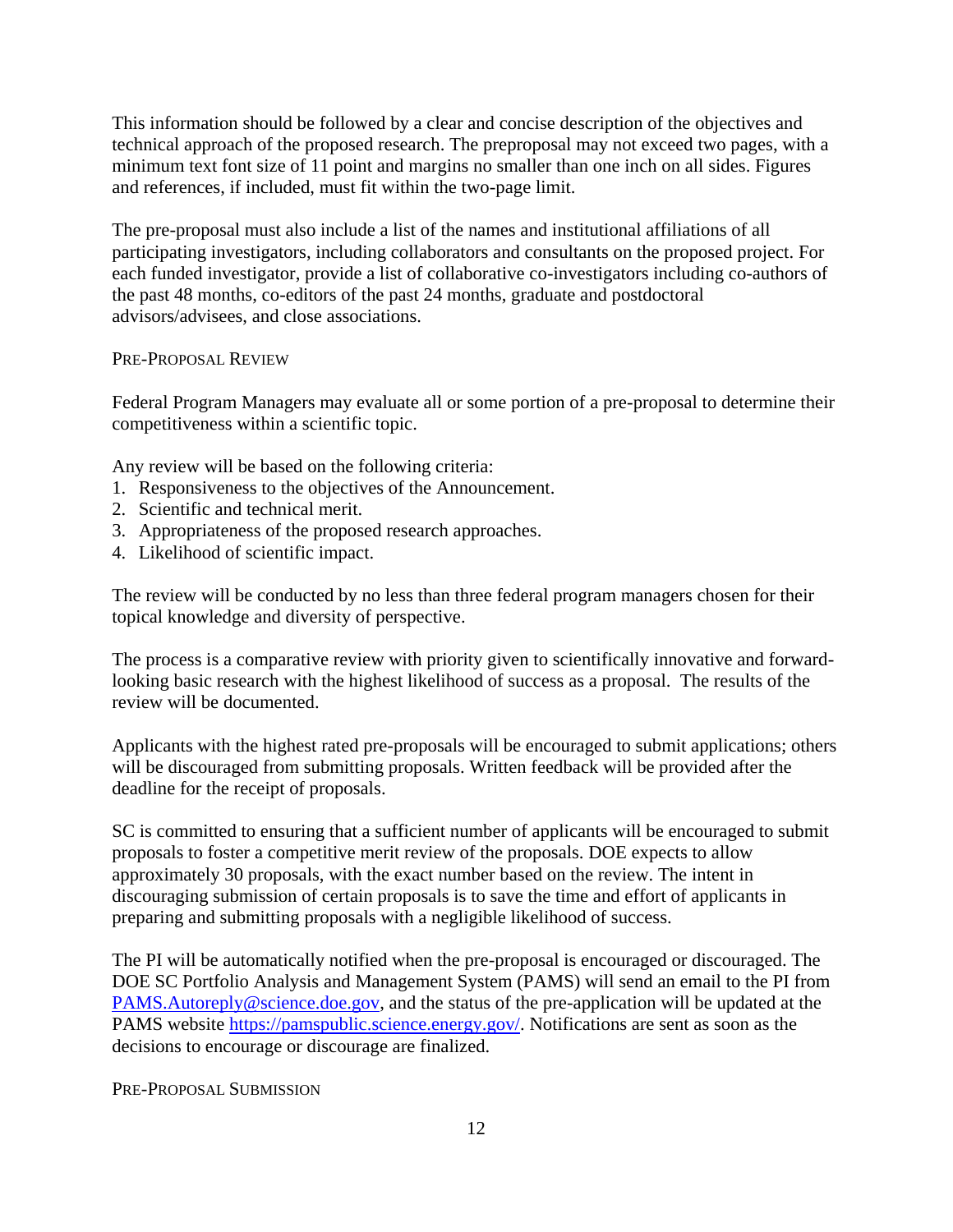It is important that the pre-proposal be a single file with extension .pdf, .docx, or .doc. The preproposal must be submitted electronically through the DOE SC Portfolio Analysis and Management System (PAMS) website [https://pamspublic.science.energy.gov/.](https://pamspublic.science.energy.gov/) The Principal Investigator and anyone submitting on behalf of the Principal Investigator must register for an account in PAMS before it will be possible to submit a pre-proposal. All PIs and those submitting pre-proposals on behalf of PIs are encouraged to establish PAMS accounts as soon as possible to avoid submission delays.

You may use the Internet Explorer, Firefox, Google Chrome, or Safari browsers to access PAMS.

### **Please see [Registrations, DOE Office of Science Portfolio Analysis and Management](#page-3-1)  [System \(PAMS\),](#page-3-1) above, for instructions about how to register in PAMS.**

### **Submit Your Pre-Proposal:**

- Create your pre-proposal (called a preproposal in PAMS) outside the system and save it as a file with extension .docx, .doc, or .pdf. Make a note of the location of the file on your computer so you can browse for it later from within PAMS.
- Log into PAMS and click the Proposals tab. Click the "View / View / Respond to DOE National Laboratory Announcements" link and find the current announcement in the list. Click the "Actions/Views" link in the Options column next to this announcement to obtain a dropdown menu. Select "Submit Preproposal" from the dropdown.
- On the Submit Preproposal page, select the institution from which you are submitting this preproposal from the Institution dropdown. If you are associated with only one institution in the system, there will only be one institution in the dropdown.
- Note that you must select one and only one Principal Investigator (PI) per preproposal; to do so, click the "Select PI" button on the far-right side of the screen. Find the appropriate PI from the list of all registered users from your institution returned by PAMS. (Hint: You may have to sort, filter, or search through the list if it has multiple pages.) Click the "Actions" link in the Options column next to the appropriate PI to obtain a dropdown menu. From the dropdown, choose "Select PI."
- If the PI for whom you are submitting does not appear on the list, it means he or she has not yet registered in PAMS. For your convenience, you may have PAMS send an email invitation to the PI to register in PAMS. To do so, click the "Invite PI" link at the top left of the "Select PI" screen. You can enter an optional personal message to the PI in the "Comments" box, and it will be included in the email sent by PAMS to the PI. You must wait until the PI registers before you can submit the preproposal. Save the preproposal for later work by clicking the "Save" button at the bottom of the screen. It will be stored in "My Preproposals" for later editing.
- Enter a title for your preproposal.
- Select the appropriate technical contact from the Program Manager dropdown.
- To upload the preproposal file into PAMS, click the "Attach File" button at the far-right side of the screen. Click the "Browse" (or "Choose File" depending on your browser) button to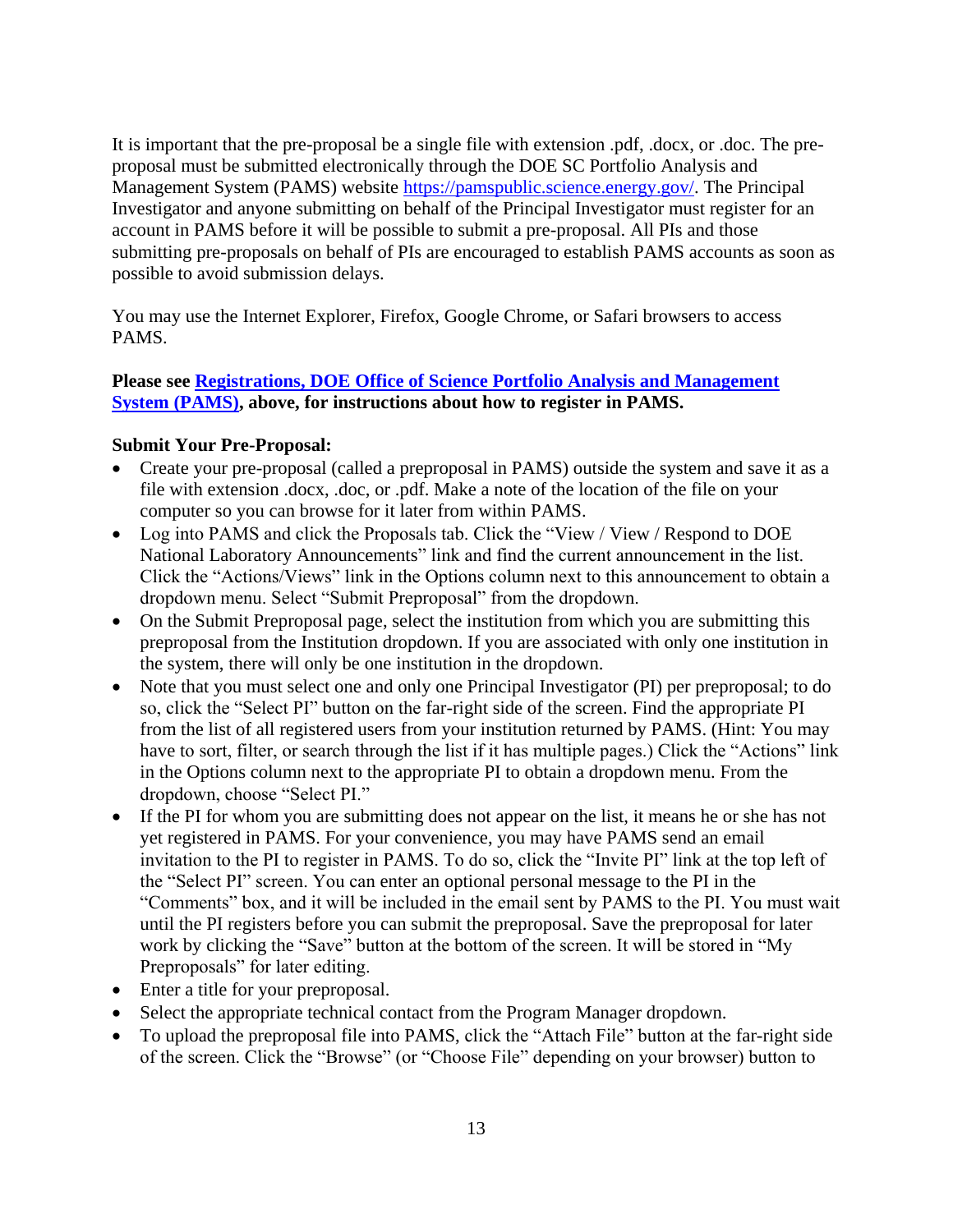search for your file. You may enter an optional description of the file you are attaching. Click the "Upload" button to upload the file.

- At the bottom of the screen, click the "Submit to DOE" button to save and submit the preproposal to DOE.
- Upon submission, the PI will receive an email from the PAMS system [<PAMS.Autoreply@science.doe.gov>](mailto:PAMS.Autoreply@science.doe.gov) acknowledging receipt of the preproposal.

You are encouraged to register for an account in PAMS at least a week in advance of the preproposal submission deadline so that there will be no delays with your submission.

**WARNING**: The PAMS website at [https://pampspublic.science.energy.gov](https://pampspublic.science.energy.gov/) will permit you to edit a previously submitted preproposal in the time between your submission and the deadline. If you choose to edit, doing so will remove your previously submitted version from consideration. If you are still editing at the time of the deadline, you will not have a valid submission. Please pay attention to the deadline.

For help with PAMS, click the "External User Guide" link on the PAMS website, [https://pamspublic.science.energy.gov/.](https://pamspublic.science.energy.gov/) You may also contact the PAMS Help Desk, which can be reached Monday through Friday, 9:00 AM – 5:30 PM Eastern Time. Telephone: (855) 818 1846 (toll free) or (301) 903-9610, email: [sc.pams-helpdesk@science.doe.gov.](mailto:sc.pams-helpdesk@science.doe.gov) All submission and inquiries about this Funding Opportunity Announcement should reference **LAB 20-2321.**

Preproposals submitted outside PAMS will not be considered. Preproposals may not be submitted through grants.gov or www.FedConnect.net.

# <span id="page-16-0"></span>**C. CONTENT AND PROPOSAL FORMS**

PROPOSAL DUE DATE

# [See Section IV, Part E.](#page-30-3)

Files that are attached to the forms must be PDF files unless otherwise specified in this announcement. Attached PDF files must be plain files consisting of text, numbers, and images without editable fields, signatures, passwords, redactions, or other advanced features available in some PDF-compatible software. Do not attach PDF portfolios.

**WARNING**: The PAMS website at [https://pampspublic.science.energy.gov](https://pampspublic.science.energy.gov/) will permit you to edit a previously submitted proposal in the time between your submission and the deadline. If you choose to edit, doing so will remove your previously submitted version from consideration. If you are still editing at the time of the deadline, you will not have a valid submission. Please pay attention to the deadline.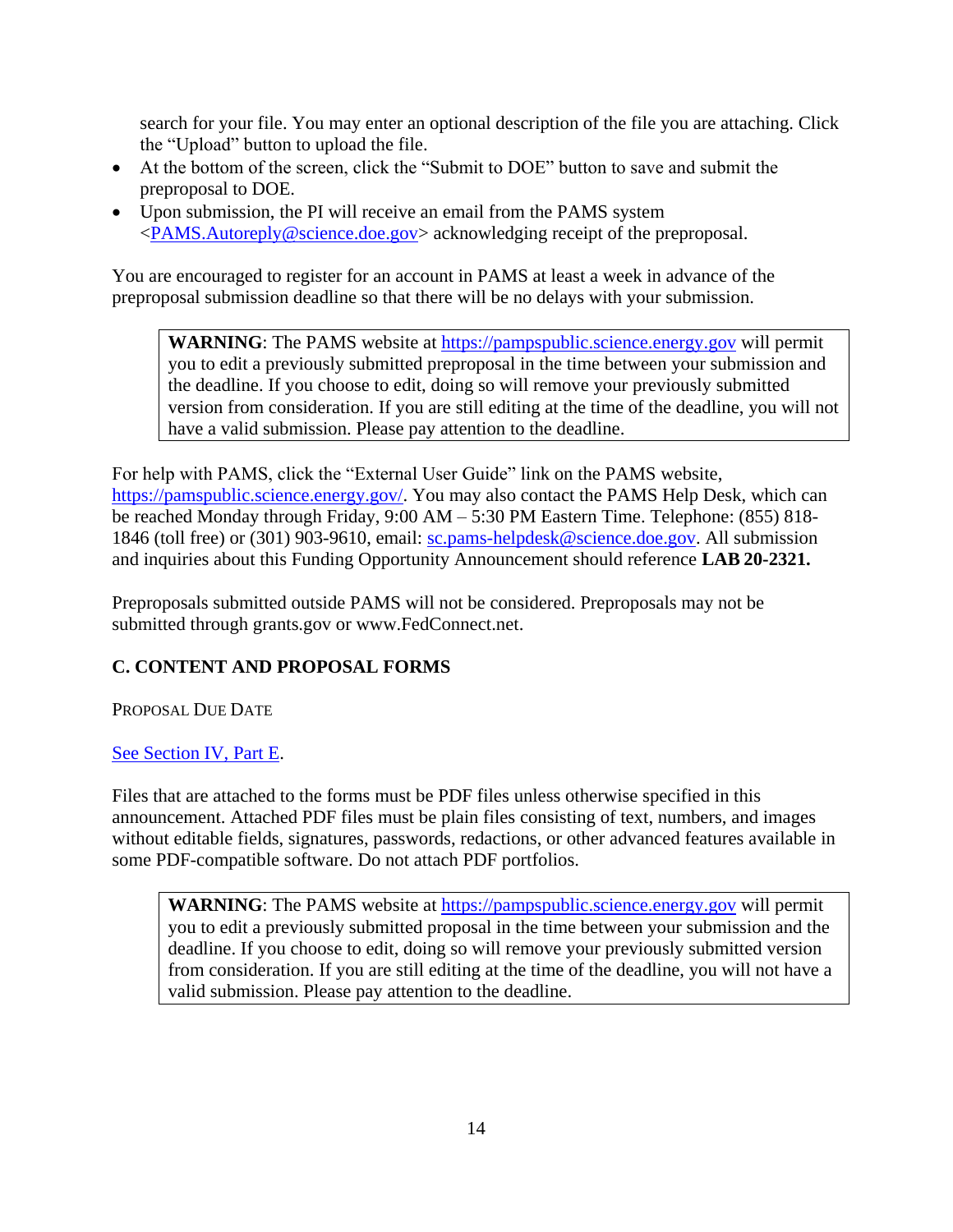### RESUBMISSION OF PROPOSALS

Proposals submitted under this Announcement may be withdrawn from consideration by using SC's PAMS website at [https://pamspublic.science.energy.gov.](https://pamspublic.science.energy.gov/) Proposals may be withdrawn at any time between when the Laboratory submits the application and when DOE makes the application available to merit reviewers. Such withdrawals take effect immediately and cannot be reversed.

After a proposal is withdrawn, it may be resubmitted, if this Announcement is still open for the submission of applications. Such resubmissions will only count as one submission if this Announcement restricts the number of proposals from an applicant.

SC will usually consider the last submission, according to its timestamp, to be the intended version. Please consult with your program manager to resolve any confusion about which version of a proposal should be considered.

### IMPROPER CONTENTS OF PROPOSALS

Proposals submitted under this Announcement will be stored in controlled-access systems, but they may be made publicly available if an award is made, and they will be made available to merit reviewers. As such, it is critical that Laboratories follow these guidelines:

- Do not include information subject to any legal restriction on its open distribution, whether classified, export control, or unclassified controlled nuclear information.
- Do not include sensitive and protected personally identifiable information, including social security numbers, birthdates, citizenship, marital status, or home addresses. Pay particular attention to the content of biographical sketches and curriculum vitae.
- Do not include letters of support from Federal officials.
- Do not include letters of support on Federal letterhead. Letters that are not letters of support (such as letters confirming access to sites, facilities, equipment, or data; or letters from cognizant Contracting Officers) may be on Federal letterhead.
- Clearly mark all proprietary or trade-secret information.

### **LETTERS**

Do not submit letters of support or endorsement as these are not used in making funding decisions and can interfere with the selection of peer reviewers.

# **1. Summary of Proposal Contents and Information about PAMS**

Each DOE National Laboratory proposal will contain the following sections:

- Budget, entered into PAMS as structured data using the PAMS budget form
- Abstract (one page), entered into PAMS as a separate pdf
- Budget justification, entered into PAMS as a separate pdf
- Proposal, combined into a single pdf containing the following information:
	- o Proposal Cover Page
	- o Table of Contents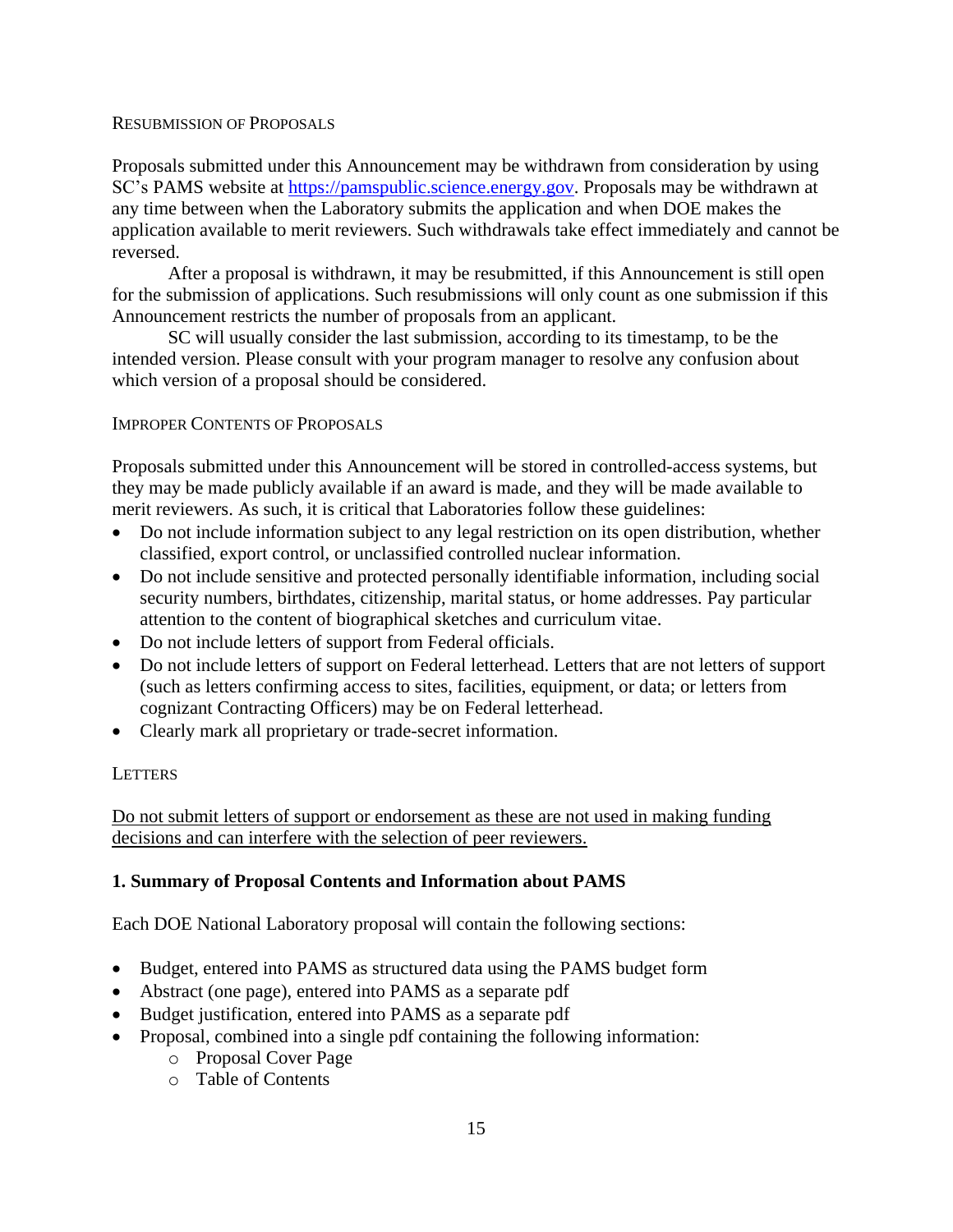- o Project Narrative (main technical portion of the proposal, including background/introduction, proposed research and methods, timetable of activities, and responsibilities of key project personnel)
- o Appendix 1: Biographical Sketch(es)
- o Appendix 2: Current and Pending Support
- o Appendix 3: Bibliography and References Cited
- o Appendix 4: Facilities and Other Resources
- o Appendix 5: Equipment
- o Appendix 6: Data Management Plan
- o Appendix 7: Other Attachments (optional)

#### SUBMISSION INSTRUCTIONS

Completed proposals must be submitted into the DOE SC Portfolio Analysis and Management System (PAMS). For help with PAMS, click the "External User Guide" link on the PAMS website, [https://pamspublic.science.energy.gov/.](https://pamspublic.science.energy.gov/) You may also contact the PAMS Help Desk, which can be reached Monday through Friday, 9:00 AM – 5:30 PM Eastern Time. Telephone: (855) 818-1846 (toll free number) or (301) 903-9610, Email: [sc.pams](mailto:sc.pams-helpdesk@science.doe.gov)[helpdesk@science.doe.gov.](mailto:sc.pams-helpdesk@science.doe.gov) All submissions and inquiries about this Program Announcement should reference **LAB 20-2321.** Full proposals submitted in response to this Program Announcement must be submitted to PAMS no later than **June 5, 2020**, at 5:00 PM Eastern Time.

All PIs and those submitting on behalf of PIs are encouraged to establish PAMS accounts as soon as possible to ensure timely submissions**.** To register, click "Create New PAMS Account" on the website<https://pamspublic.science.energy.gov/> and follow the instructions for creating an account.

The following information is provided to help with proposal submission. Detailed instructions and screen shots can be found in the user guide. To find the user guide, click the "External User Guide" link on the PAMS home page. Onscreen instructions are available within PAMS.

- Log into PAMS. From the proposals tab, click the "View DOE National Laboratory" Announcements" link and find the current announcement in the list. Click the "Actions/Views" link in the Options column next to this Announcement to obtain a dropdown menu. Select "Submit Proposal" from the dropdown.
- Note that you must select one and only one Principal Investigator (PI) per proposal; to do so, click the "Select PI" button on the far-right side of the screen. Find the appropriate PI from the list of all registered users from your institution returned by PAMS. (Hint: You may have to sort, filter, or search through the list if it has multiple pages.) Click the "Actions" link in the Options column next to the appropriate PI to obtain a dropdown menu. From the dropdown, choose "Select PI."
- If the PI for whom you are submitting does not appear on the list, it means he or she has not yet registered in PAMS. For your convenience, you may have PAMS send an email invitation to the PI to register in PAMS. To do so, click the "Invite PI" link at the top left of the "Select PI" screen. You can enter an optional personal message to the PI in the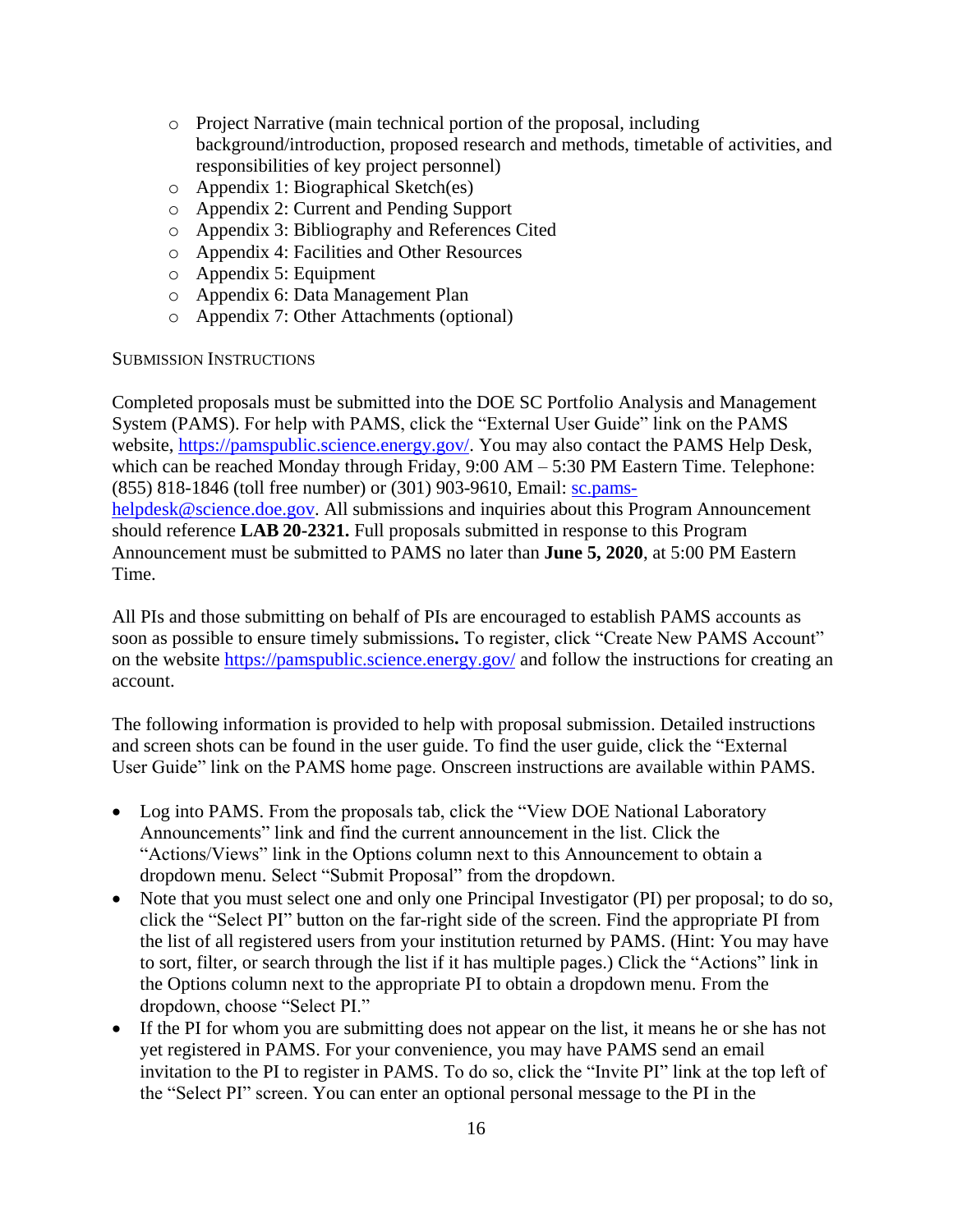"Comments" box, and it will be included in the email sent by PAMS to the PI. You must wait until the PI registers before you can submit the proposal. Save the proposal for later work by selecting "Save" from the dropdown at the bottom of the screen and then clicking the "Go" button. It will be stored in "My Proposals" for later editing. As a minimum, you must complete all the required fields on the PAMS cover page before you can save the proposal for the first time.

- The cover page, budget, and attachments sections of the lab proposal are required by PAMS before it can be submitted to DOE.
- Complete the sections in PAMS one at a time, starting with the cover page and following the instructions for each section.
- Click the "+View More" link at the top of each section to expand the onscreen instructions. On the budget section, click the "Budget Tab Instructions" link to obtain detailed guidance on completing the budget form.
- Save each section by selecting either "Save" (to stay in the same section) or "Save… and Continue to the Next Section" (to move to the next section) from the dropdown menu at the bottom of the screen, followed by clicking the "Go" button.
- If you save the proposal and navigate away from it, you may return later to edit the proposal by clicking the "View My Existing Proposals" or "My Proposals" links within PAMS.
- You must enter a budget for each annual budget period.
- You must also enter a budget for each proposed sub-award. The sub-award section can be completed using the same steps used for the budget section.
- In the attachments section of the lab proposal, the abstract, the budget justification, and the proposal narrative are required and must be submitted as separate files.
- You must bundle everything other than the budget, abstract, and budget justification into one single PDF file to be attached under "Proposal Attachment."
- Do not attach anything under "Other Attachments."
- To upload a file into PAMS, click the "Attach File" button at the far-right side of the screen. Click the "Browse" (or "Choose File" depending on your browser) button to search for your file. You may enter an optional description of the file you are attaching. Click the "Upload" button to upload the file.
- Once you have saved all of the sections, the "Submit to DOE" option will appear in the dropdown menu at the bottom of the screen.
- To submit the proposal, select "Submit to DOE" from the dropdown menu and then click the "Go" button.
- Upon submission, the PI will receive an email from the PAMS system [<PAMS.Autoreply@science.doe.gov>](file://///scnas5p.sc.science.doe.gov/blevili/My%20Documents/_Daily%20Business/_SC-2/_Early%20Career%20Research%20Program/FY2014/Solicitations/PAMS.Autoreply@science.doe.gov) acknowledging receipt of the proposal.
- The proposal will also appear under My Proposals with a Proposal Status of "Submitted to DOE."

Please only submit a PAMS lab technical proposal in response to this Announcement; do not submit a DOE Field Work Proposal (FWP) at this time. SC will request FWPs later from those selected for funding consideration under this Announcement.

For help with PAMS, click the "External User Guide" link on the PAMS website, [https://pamspublic.science.energy.gov/.](https://pamspublic.science.energy.gov/) You may also contact the PAMS Help Desk, which can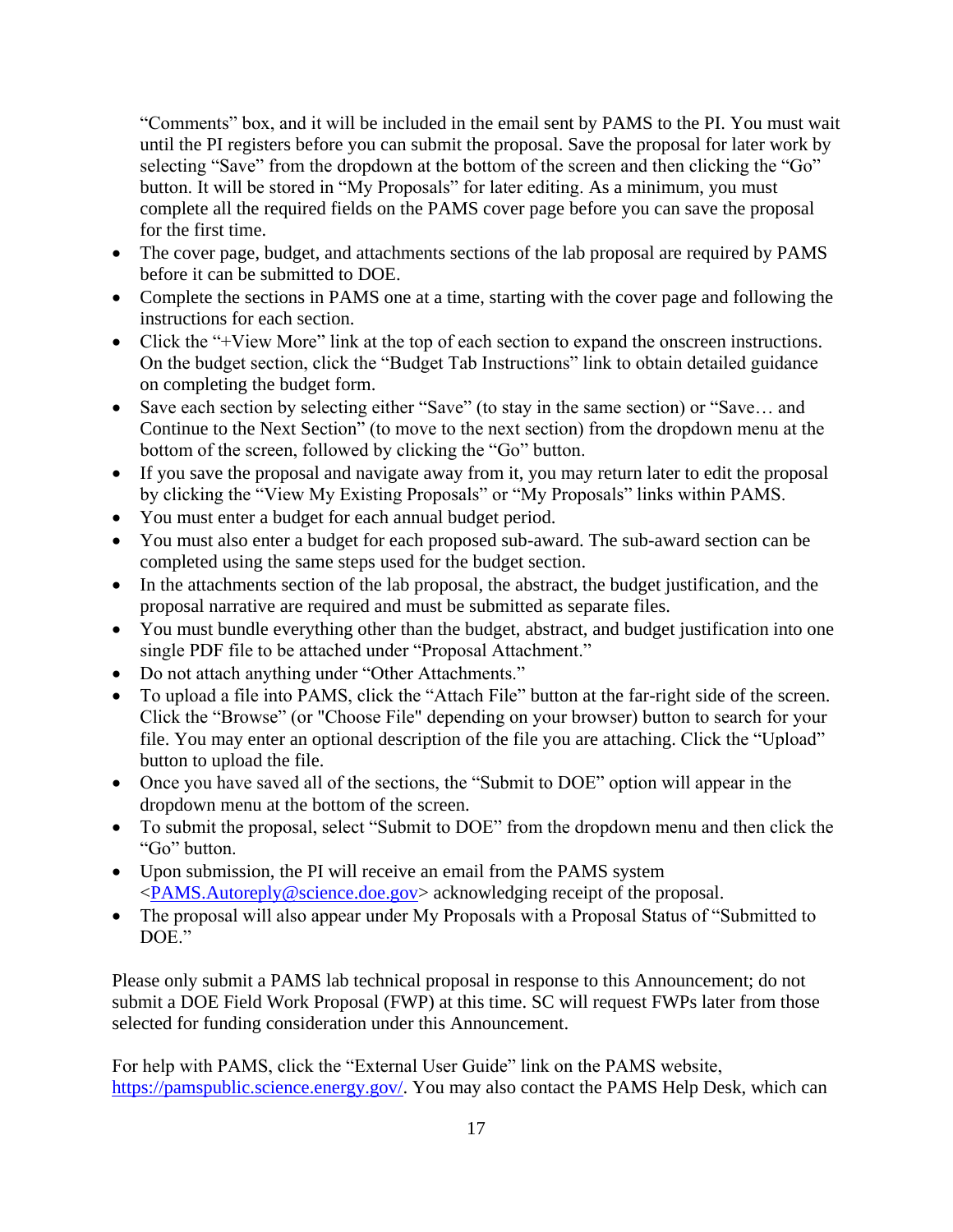be reached Monday through Friday, 9:00 AM – 5:30 PM Eastern Time. Telephone: (855) 818- 1846 (toll free number) or (301) 903-9610, Email: [sc.pams-helpdesk@science.doe.gov.](mailto:sc.pams-helpdesk@science.doe.gov) All submissions and inquiries about this Program Announcement should reference **LAB 20-2321.**

### **2. Detailed Contents of the Proposal**

### BUDGET AND BUDGET EXPLANATION

The budget must be submitted into PAMS using the PAMS budget form. Research proposed under this Announcement may only have one annual budget period.

PAMS will calculate the cumulative budget totals for you.

A written justification of each budget item is to follow the budget pages. The budget justification should be placed in a separate, single pdf document and attached on the appropriate screen in PAMS. Further instructions regarding the budget and justification are given below and in the PAMS software.

PROJECT SUMMARY/ABSTRACT (NO MORE THAN ONE PAGE)

The project summary/abstract must contain a summary of the proposed activity suitable for dissemination to the public. It should be a self-contained document that identifies the name of the applicant, the Principal Investigator (PI), the project title, the objectives of the project, a description of the project, including methods to be employed, the potential impact of the project (i.e., benefits, outcomes). This document must not include any proprietary or sensitive business information as the Department may make it available to the public. The project summary must not exceed 1 page when printed using standard letter-size (8.5 x 11 inch) paper with 1 inch margins (top, bottom, left and right) with font not smaller than 11 point. The one-page project summary/abstract should be placed in a separate, single pdf document and attached on the appropriate screen in PAMS.

The abstract may be used to prepare publicly accessible reports about DOE-supported research.

DOE COVER PAGE (PART OF PROJECT NARRATIVE)

The following proposal cover page information may be placed on a plain page. No form is required. This cover page will not count in the project narrative page limitation.

- The project title:
- Applicant/Institution:
- Street Address/City/State/Zip:
- Postal Address:
- Administrative Point of Contact name, telephone number, email:
- Lead PI name, telephone number, email: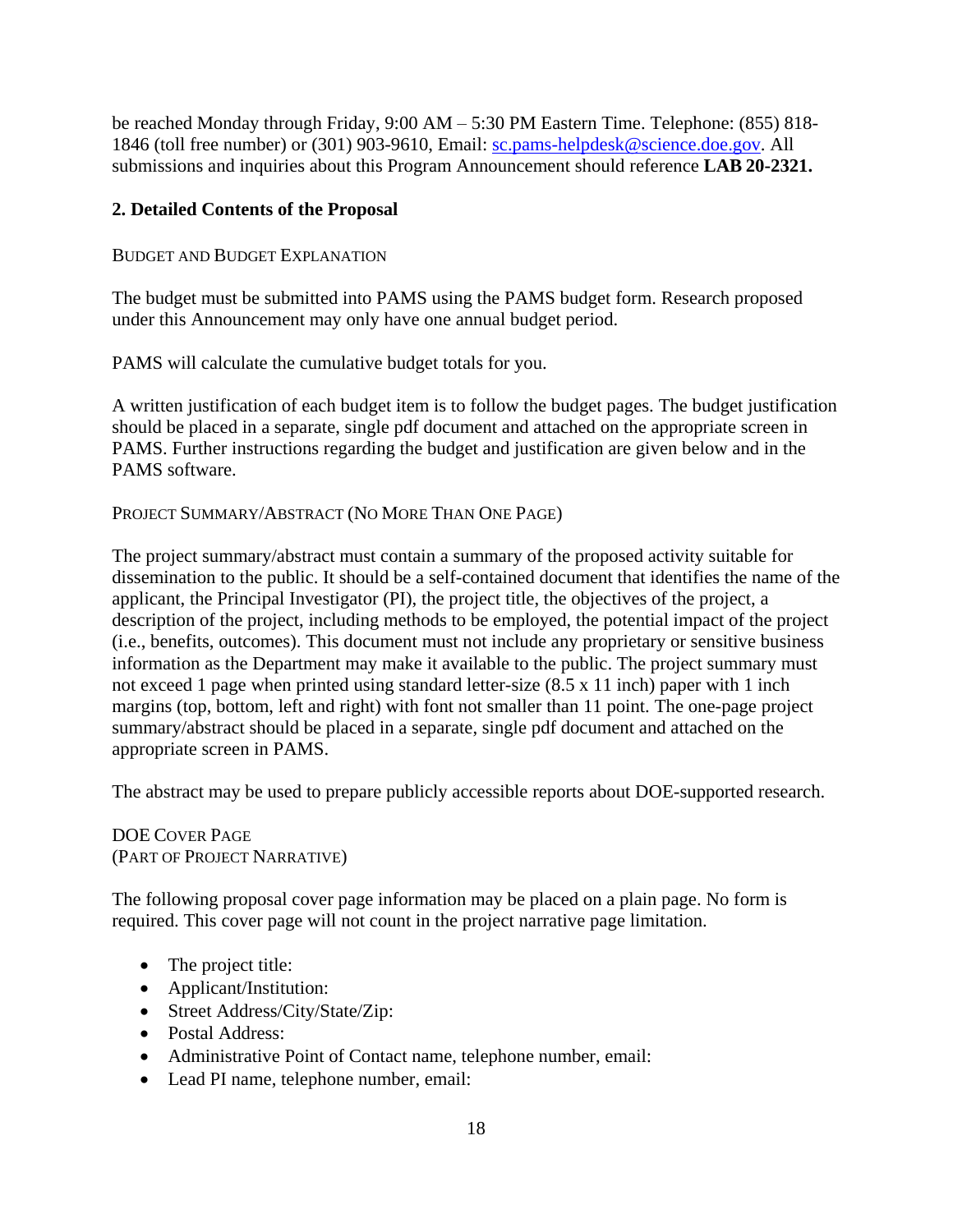- DOE National Laboratory Announcement Number: **LAB 20-2321**
- DOE/SC Program Office: **Advanced Scientific Computing Research**
- DOE/SC Program Office Technical Contact: **Dr. William F. Spotz**
- PAMS Pre-Proposal Tracking Number**:**
- Research area (site) identified in Section I of this Announcement

COVER PAGE SUPPLEMENT FOR COLLABORATIONS (PART OF PROJECT NARRATIVE)

Collaborative proposals submitted from different institutions must clearly indicate they are part of a collaborative project/group. Every partner institution must submit a proposal through its own sponsored research office. Each collaborative group can have only one lead institution. Each proposal within the collaborative group, including the narrative and all required appendices and attachments, must be identical with one exception:

- Each proposal must contain the correct "cover-page" information for the submitting institution only.
- Each proposal must contain a unique budget corresponding to the expenditures for that proposal's submitting institution only.
- Each proposal must contain a unique budget justification corresponding to the expenditures for that proposal's submitting institution only.

SC will use the multiple proposals associated with a collaborative group to create one consolidated document for merit review that consists of the common, identical proposal materials combined with a set of detailed budgets from the partner institutions. It is very important that every proposal in the collaborative group be identical (including the title) with the exception of the budget and budget justification pages.

If the project is a collaboration, provide the following information on a separate page as a supplement to the cover page.

- List all collaborating institutions by name with each institution's principal investigator on the same line.
- Indicate the lead PI who will be the point of contact and coordinator for the combined research activity.
- Provide a statement explaining the leadership structure of the collaboration.
- Include a description of each collaborating institution's facilities, equipment, and resources that will be made available to the collaborative group.
- Include a table modeled on the following chart providing summary budget information from all collaborating institutions. Provide the total costs of the budget request in each year for each institution and totals for all rows and columns.

|         | <b>Names</b>   Institution | Year 1<br><b>Budget</b> | Year 2<br><b>Budget</b> | Year 3<br><b>Budget</b> | <b>Total</b><br><b>Budget</b> |
|---------|----------------------------|-------------------------|-------------------------|-------------------------|-------------------------------|
| Lead PI |                            |                         |                         |                         |                               |
| $Co-PI$ |                            |                         |                         |                         |                               |
| $Co-PI$ |                            |                         |                         |                         |                               |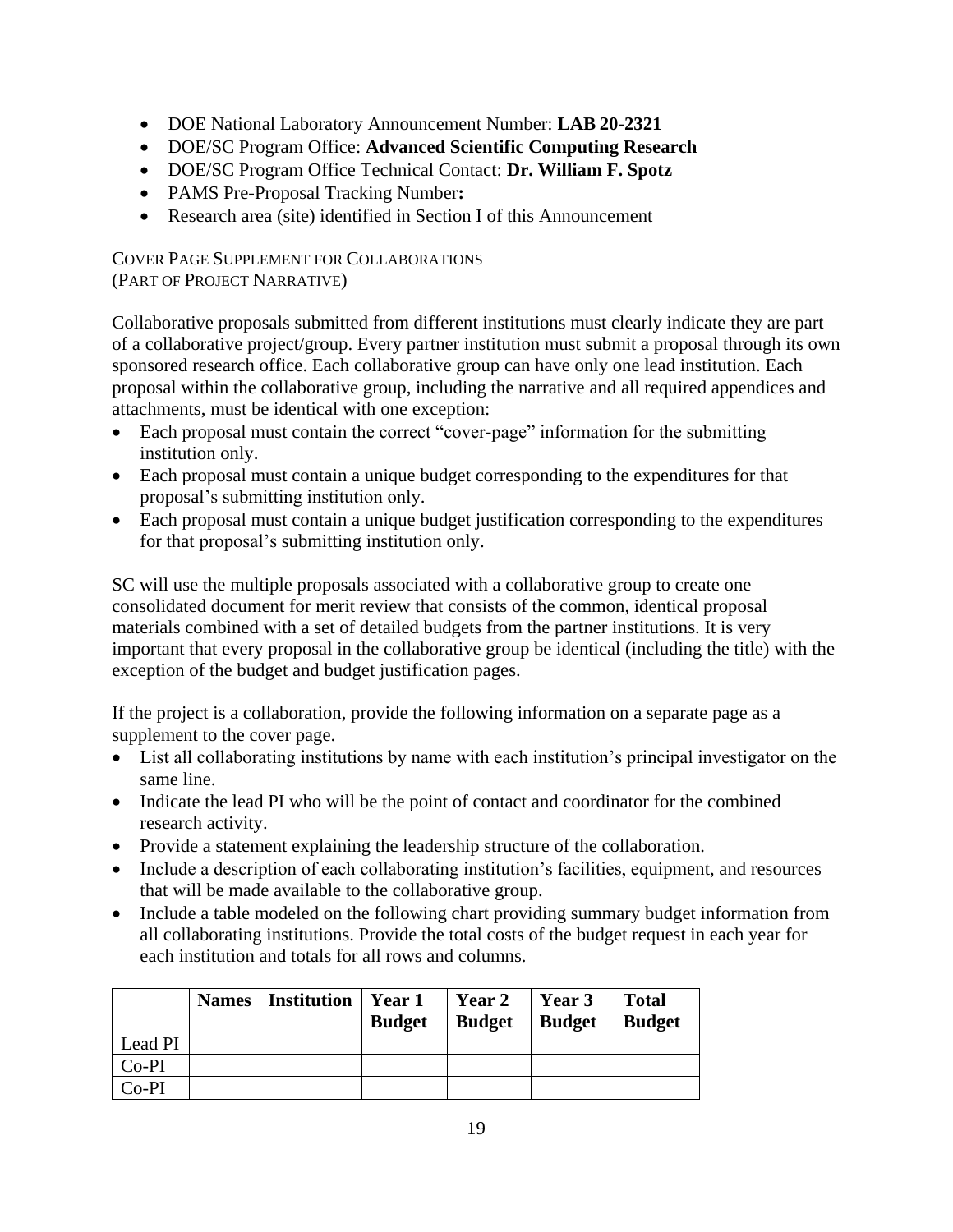Example budget table (\$ in thousands)

\* Note that collaborating proposals must be submitted separately.

PROJECT NARRATIVE (NO MORE THAN 15 PAGES LONG)

The project narrative **must not exceed 15 pages** of technical information, including charts, graphs, maps, photographs, and other pictorial presentations, when printed using standard lettersize (8.5 x 11 inch) paper with 1 inch margins (top, bottom, left, and right). The font must not be smaller than 11 point. Merit reviewers will only consider the number of pages specified in the first sentence of this paragraph. This page limit does not apply to the Cover Page, Budget Page(s), Budget Justification, biographical material, publications and references, and appendices, each of which may have its own page limit.

Do not include any Internet addresses (URLs) that provide supplementary or additional information that constitutes a part of the proposal. Merit reviewers are not required to access Internet sites; however, Internet publications in a list of references will be treated identically to print publications. See [Section VIII, Part D](#page-38-4) for instructions on how to mark proprietary proposal information. To attach a Project Narrative, click "Add Attachment."

**Background/Introduction**: Explanation of the importance and relevance of the proposed work as well as a review of the relevant literature.

**Proposed Research and Methods**: Identify the hypotheses to be tested (if any) and details of the methods to be used including the integration of experiments with theoretical and computational research efforts.

**Timetable of Activities**: Timeline for all major activities including milestones and deliverables.

**Project Management Plan:** Multi-institutional proposals must include a project management plan that clearly indicates the roles and responsibilities of each organization and indicates how activities will be coordinated and communicated among team members.

**Project Objectives:** This section should provide a clear, concise statement of the specific objectives/aims of the proposed project.

The Project Narrative comprises the research plan for the project. It should contain enough background material in the Introduction, including review of the relevant literature, to demonstrate sufficient knowledge of the state of the science. The major part of the narrative should be devoted to a description and justification of the proposed project, including details of the method to be used. It should also include a timeline for the major activities of the proposed project and should indicate which project personnel will be responsible for which activities. There should be no ambiguity about which personnel will perform particular parts of the project, and the time at which these activities will take place.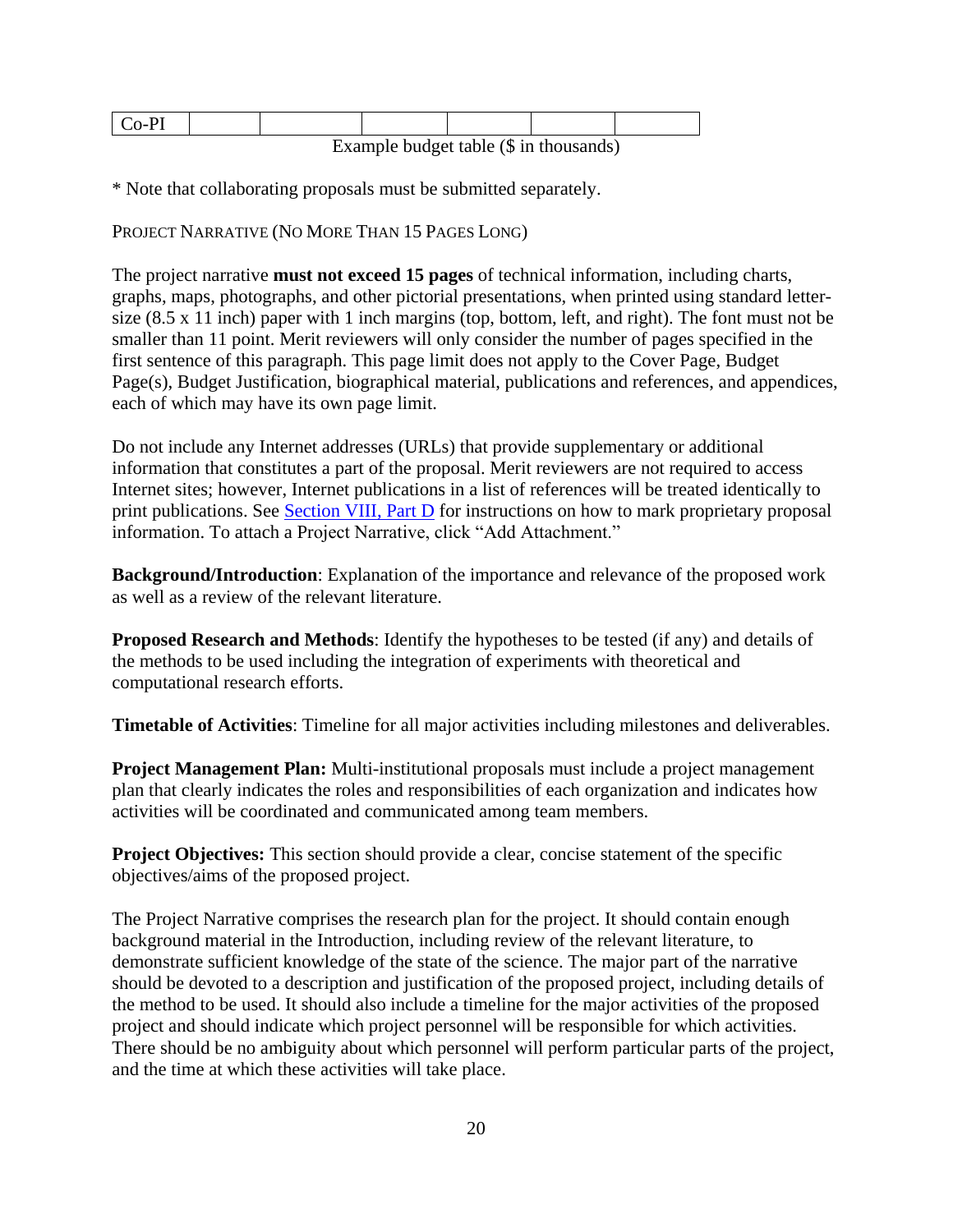Do not include any Internet addresses (URLs) that provide supplementary or additional information that constitutes a part of the proposal. Using Internet sites in an attempt to avoid page limits will fail: The content of those sites will not be reviewed. See Part VIII.D for instructions on how to mark proprietary proposal information.

**For Collaborative Proposals Only**: Each collaborating institution must submit an identical common narrative. Collaborative proposals will necessarily be longer than single-institution proposals. The common narrative may exceed the page limit described for the research narrative by 7 pages. The common narrative must identify which tasks and activities will be performed by which of the collaborating institutions in every budget period of the proposed project. The budget and the budget justification—which are unique to each collaborating institution—may refer to parts of the common narrative to further identify each collaborating institution's activities in the joint project. There should be no ambiguity about each institution's role and participation in the collaborative group.

SC will use the multiple proposals associated with a collaborative group to create one consolidated document for merit review that consists of the common, identical proposal materials combined with a set of detailed budgets from the partner institutions. It is very important that every proposal in the collaborative group be identical (including the title) with the exception of the budget and budget justification pages.

### APPENDIX 1: BIOGRAPHICAL SKETCH

Provide a biographical sketch for the PI and each senior/key person as an appendix to your technical narrative.

As part of the sketch, provide information that can be used by reviewers to evaluate the PI's potential for leadership within the scientific community. Examples of information of interest are invited and/or public lectures, awards received, scientific program committees, conference or workshop organization, professional society activities, special international or industrial partnerships, reviewing or editorship activities, or other scientific leadership experiences.

- Provide the biographical sketch information as an appendix to your project narrative.
- Do not attach a separate file.
- The biographical sketch appendix will not count in the project narrative page limitation.
- The biographical information (curriculum vitae) for each person must not exceed 2 pages when printed on standard letter-size  $(8.5 \times 11 \text{ inch})$  paper with 1 inch margins (top, bottom, left, and right) with font not smaller than 11 point and must include:

SC does not require a particular format for a biosketch. Applicants may use a format developed for other agencies or generated by any software package, including SciENcv, a cooperative venture maintained at https://www.ncbi.nlm.nih.gov/sciency/. The biographical information (curriculum vitae) must include the following items within its page limit: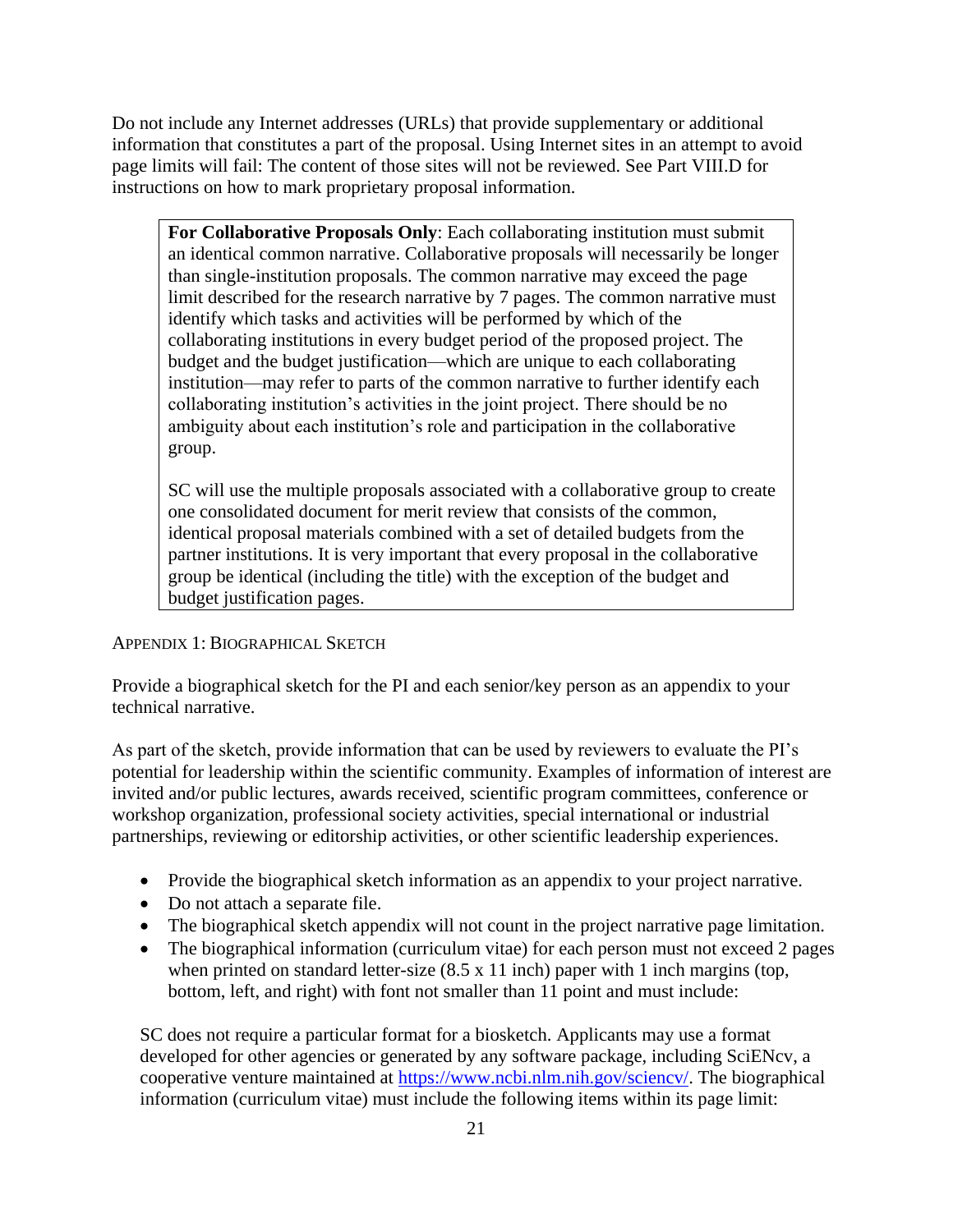- **Education and Training**: Undergraduate, graduate and postdoctoral training, provide institution, major/area, degree and year.
- **Research and Professional Experience**: Beginning with the current position list, in chronological order, professional/academic positions with a brief description.
- **Publications**: Provide a list of up to 10 publications most closely related to the proposed project. For each publication, identify the names of all authors (in the same sequence in which they appear in the publication), the article title, book or journal title, volume number, page numbers, year of publication, and website address if available electronically. Patents, copyrights and software systems developed may be provided in addition to or substituted for publications.
- **Synergistic Activities**: List no more than 5 professional and scholarly activities related to the effort proposed.

In addition, the biographical sketch must include information to permit DOE to identify individuals who are conflicted with or potentially biased (favorably or unfavorably) against the investigator. Include a section entitled "**Identification of Potential Conflicts of Interest or Bias in Selection of Reviewers**" that will not count in a page limit: Provide the following information in this section:

- **Collaborators and Co-editors**: List in alphabetical order all persons, including their current organizational affiliation, who are, or who have been, collaborators or co-authors with you on a research project, book or book article, report, abstract, or paper during the 48 months preceding the submission of this application. For publications or collaborations with more than 10 authors or participants, only list those individuals in the core group with whom the Principal Investigator interacted on a regular basis while the research was being done. Also, list any individuals who are currently, or have been, co-editors with you on a special issue of a journal, compendium, or conference proceedings during the 24 months preceding the submission of this application. If there are no collaborators or co-editors to report, state "None."
- **Graduate and Postdoctoral Advisors and Advisees**: List the names and current organizational affiliations of your graduate advisor(s) and principal postdoctoral sponsor(s). Also, list the names and current organizational affiliations of your graduate students and postdoctoral associates.

**Personally Identifiable Information**: Do not include sensitive and protected personally identifiable information including social security numbers, birthdates, citizenship, marital status, or home addresses. Do not include information that a merit reviewer should not make use of.

This appendix will not count in the project narrative page limitation.

APPENDIX 2: CURRENT AND PENDING SUPPORT

Provide a list of all current and pending support (both Federal and non-Federal) for the PI and senior/key persons, including subawardees, for ongoing projects and pending applications. List all sponsored activities or awards requiring a measurable commitment of effort, whether paid or unpaid. SC does not require a particular format for current and pending support. Applicants may use a format developed for other agencies or generated by any software package, including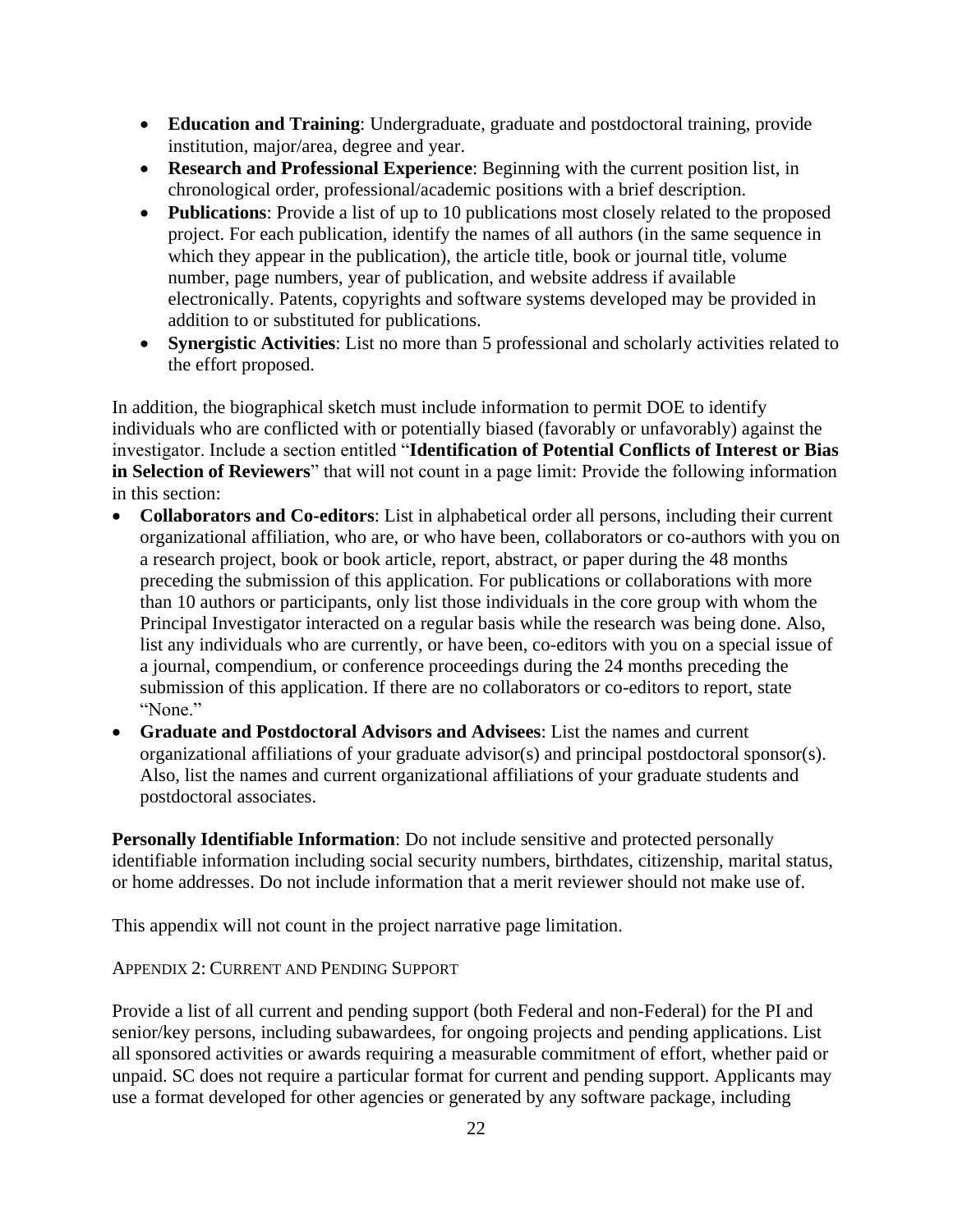SciENcv, a cooperative venture maintained at [https://www.ncbi.nlm.nih.gov/sciencv/.](https://www.ncbi.nlm.nih.gov/sciencv/) For every activity, list the following items:

- The sponsor of the activity or the source of funding
- The award or other identifying number
- The title of the award or activity
- The total cost or value of the award or activity, including direct and indirect costs. For pending proposals, provide the total amount of requested funding.
- The award period (start date end date).
- The person-months of effort per year being dedicated to the award or activity
- Briefly describe the research being performed and explicitly identify any overlaps or synergies with the proposed research.

Provide the Current and Pending Support as an appendix to your project narrative. Concurrent submission of an application to other organizations for simultaneous consideration will not prejudice its review.

- Do not attach a separate file.
- This appendix will not count in the project narrative page limitation.

### APPENDIX 3: BIBLIOGRAPHY & REFERENCES CITED

Provide a bibliography of any references cited in the Project Narrative. Each reference must include the names of all authors (in the same sequence in which they appear in the publication), the article and journal title, book title, volume number, page numbers, and year of publication. For research areas where there are routinely more than ten coauthors of archival publications, you may use an abbreviated style such as the Physical Review Letters (PRL) convention for citations (listing only the first author). For example, your paper may be listed as, "A Really Important New Result," A. Aardvark et. al. (MONGO Collaboration), PRL 999. Include only bibliographic citations. Applicants should be especially careful to follow scholarly practices in providing citations for source materials relied upon when preparing any section of the proposal. Provide the Bibliography and References Cited information as an appendix to your project narrative.

- Do not attach a separate file.
- This appendix will not count in the project narrative page limitation.

#### APPENDIX 4: FACILITIES & OTHER RESOURCES

This information is used to assess the capability of the organizational resources, including subawardee resources, available to perform the effort proposed. Identify the facilities to be used (Laboratory, Animal, Computer, Office, Clinical and Other). If appropriate, indicate their capacities, pertinent capabilities, relative proximity, and extent of availability to the project. Describe only those resources that are directly applicable to the proposed work. Describe other resources available to the project (e.g., machine shop, electronic shop) and the extent to which they would be available to the project. For proposed investigations requiring access to experimental user facilities maintained by institutions other than the applicant, please provide a document from the facility manager confirming that the researchers will have access to the facility. Please provide the Facility and Other Resource information as an appendix to your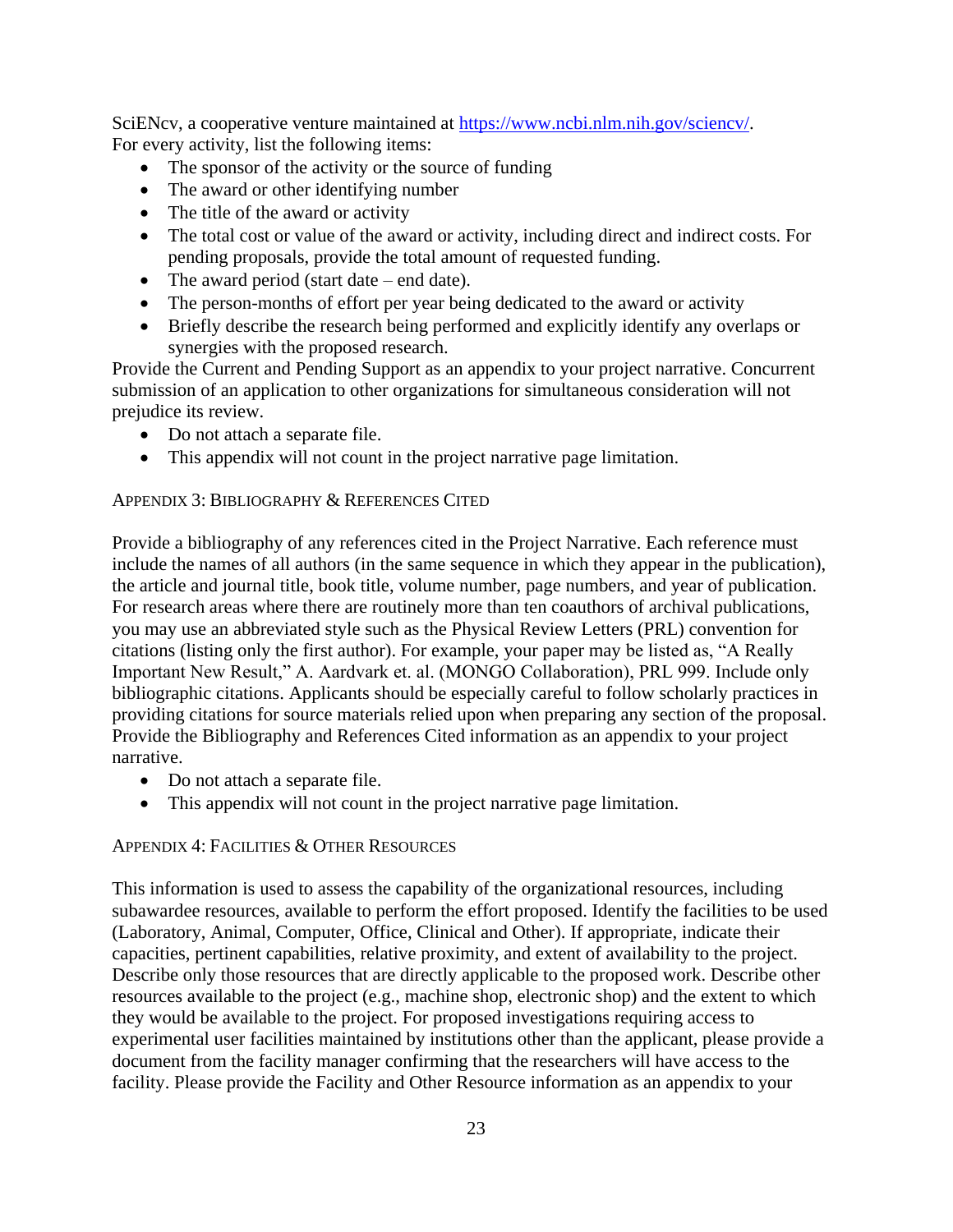project narrative.

- Do not attach a separate file.
- This appendix will not count in the project narrative page limitation.

### APPENDIX 5: EQUIPMENT

List major items of equipment already available for this project and, if appropriate identify location and pertinent capabilities. Provide the Equipment information as an appendix to your project narrative.

- Do not attach a separate file.
- This appendix will not count in the project narrative page limitation.

# APPENDIX 6: DATA MANAGEMENT PLAN

Provide a Data Management Plan (DMP) that addresses the following requirements:

- 1. DMPs should describe whether and how data generated in the course of the proposed research will be [shared](https://cms1.sc.osti.gov/funding-opportunities/digital-data-management/#Sharing) and [preserved.](https://cms1.sc.osti.gov/funding-opportunities/digital-data-management/#Preservation) If the plan is not to share and/or preserve certain data, then the plan must explain the basis of the decision (for example, cost/benefit considerations, other parameters of feasibility, scientific appropriateness, or limitations discussed in #4). At a minimum, DMPs must describe how data sharing and preservation will enable [validation](https://cms1.sc.osti.gov/funding-opportunities/digital-data-management/#Validate) of results, or how results could be validated if data are not shared or preserved.
- 2. DMPs should provide a plan for making all research data displayed in publications resulting from the proposed research digitally accessible to the public at the time of publication. This includes data that are displayed in charts, figures, images, etc. In addition, the underlying digital research data used to generate the displayed data should be made as accessible as possible to the public in accordance with the principles stated in the Office of Science Statement on Digital Data Management [\(http://science.osti.gov/funding](http://science.osti.gov/funding-opportunities/digital-data-management/)[opportunities/digital-data-management/\)](http://science.osti.gov/funding-opportunities/digital-data-management/). This requirement could be met by including the data as supplementary information to the published article, or through other means. The published article should indicate how these data can be accessed.
- 3. DMPs should consult and reference available information about data management resources to be used in the course of the proposed research. In particular, DMPs that explicitly or implicitly commit data management resources at a facility beyond what is conventionally made available to approved users should be accompanied by written approval from that facility. In determining the resources available for data management at SC User Facilities, researchers should consult the published [description of data management resources](https://cms1.sc.osti.gov/funding-opportunities/digital-data-management/resources-at-sc-user-facilities/) and practices at that facility and reference it in the DMP. Information about other SC facilities can be found in the [additional guidance from the sponsoring program.](https://cms1.sc.osti.gov/funding-opportunities/digital-data-management/#AdditionalGuidancePrograms)
- 4. DMPs must protect confidentiality, personal privacy, [Personally Identifiable Information,](https://cms1.sc.osti.gov/funding-opportunities/digital-data-management/faqs/#HSRFAQ) and U.S. national, homeland, and economic security; recognize proprietary interests, business confidential information, and intellectual property rights; avoid significant negative impact on innovation, and U.S. competitiveness; and otherwise be consistent with all applicable laws, regulations, and DOE orders and policies. There is no requirement to share proprietary data.

DMPs will be reviewed as part of the overall SC research proposal merit review process.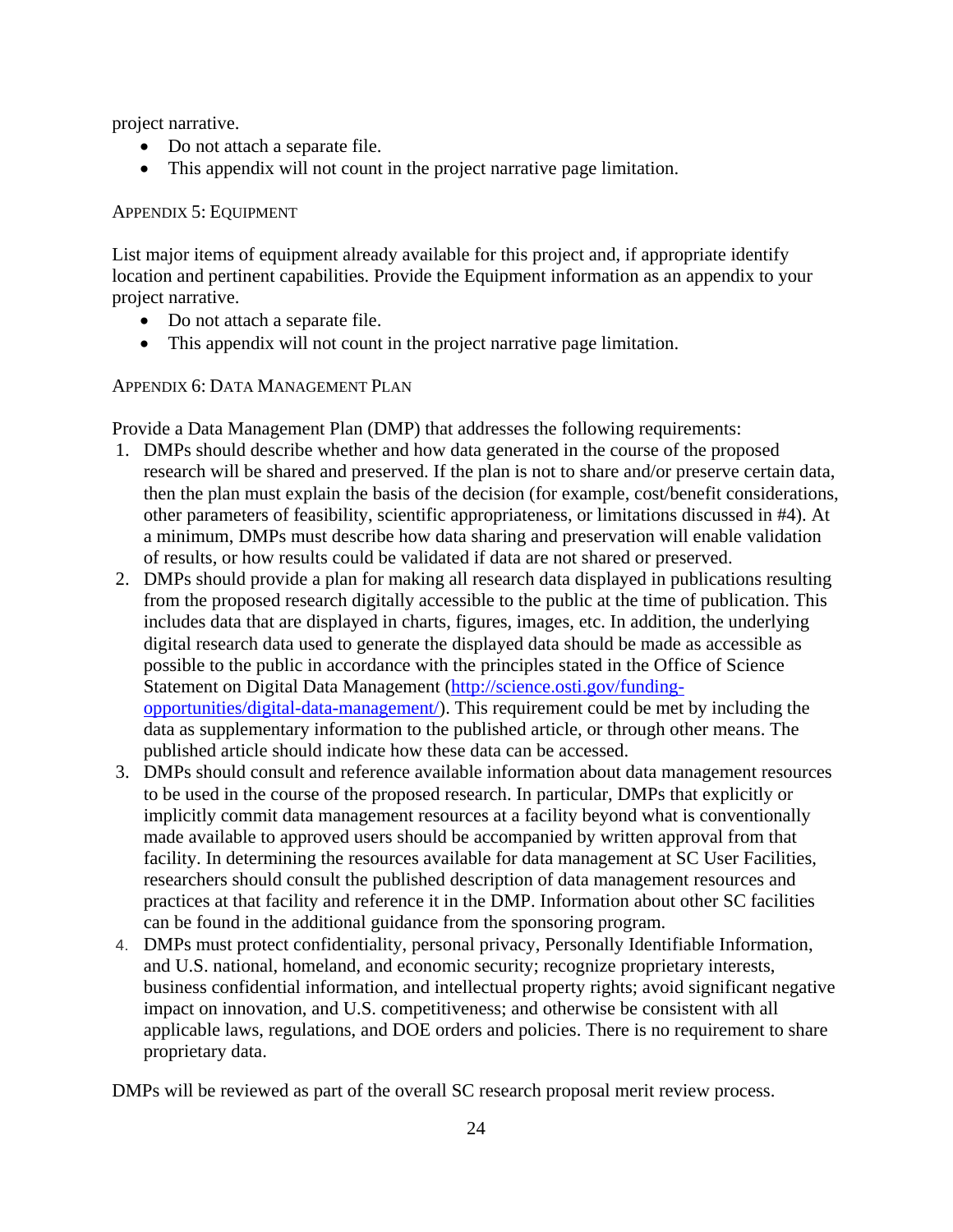Applicants are encouraged to consult the SC website for further information and suggestions for how to structure a DMP: <http://science.osti.gov/funding-opportunities/digital-data-management/>

- This appendix should not exceed 3 pages including charts, graphs, maps, photographs, and other pictorial presentations, when printed using standard letter-size (8.5 x 11 inch) paper with 1 inch margins (top, bottom, left, and right)
- Do not attach a separate file.
- This appendix will not count in the project narrative page limitation.

### APPENDIX 7: OTHER ATTACHMENT

If you need to elaborate on your responses to questions 1-6 on the "Other Project Information" document, please provide the Other Attachment information as an appendix to your project narrative. Information not easily accessible to a reviewer may be included in this appendix, but do not use this appendix to circumvent the page limitations of the proposal. Reviewers are not required to consider information in this appendix.

- Do not attach a separate file.
- This appendix will not count in the project narrative page limitation.

# **2. Detailed Instructions for the Budget**

Budgets are required for the entire project period. A budget form should be completed for each budget period of the award, and a cumulative budget form for the entire project period will be populated by PAMS. A detailed budget justification narrative should be included after the budget pages. The justification should cover labor, domestic travel, equipment, materials and supplies, and anything else that will be covered with project funds.

To edit a section on the budget, click the edit icon  $(\mathbb{Z})$  for each section on the page. Remember to save all budget periods before moving on to the next section. You can save the budget periods by selecting "Save All Budget Periods" from the dropdown on the lower right corner of the PAMS budget entry screen and then clicking the "Go" button. You can also save any data entry page in PAMS using the blue diskette icon  $\sqrt{ }$  in the floating toolbar on the bottom of the screen.

# **Section A. Senior/Key Person (Required)**

For each Senior/Key Person, enter the appropriate information. List personnel, salary funds, and the number of months that person will be allocated to the project. Also include a written narrative in the budget justification that fully justifies the need for requested personnel.

# **Section B. Other Personnel**

List personnel, salary funds, and the number of months that person will be allocated to the project. Also include a written narrative in the budget justification that fully justifies the need for requested personnel.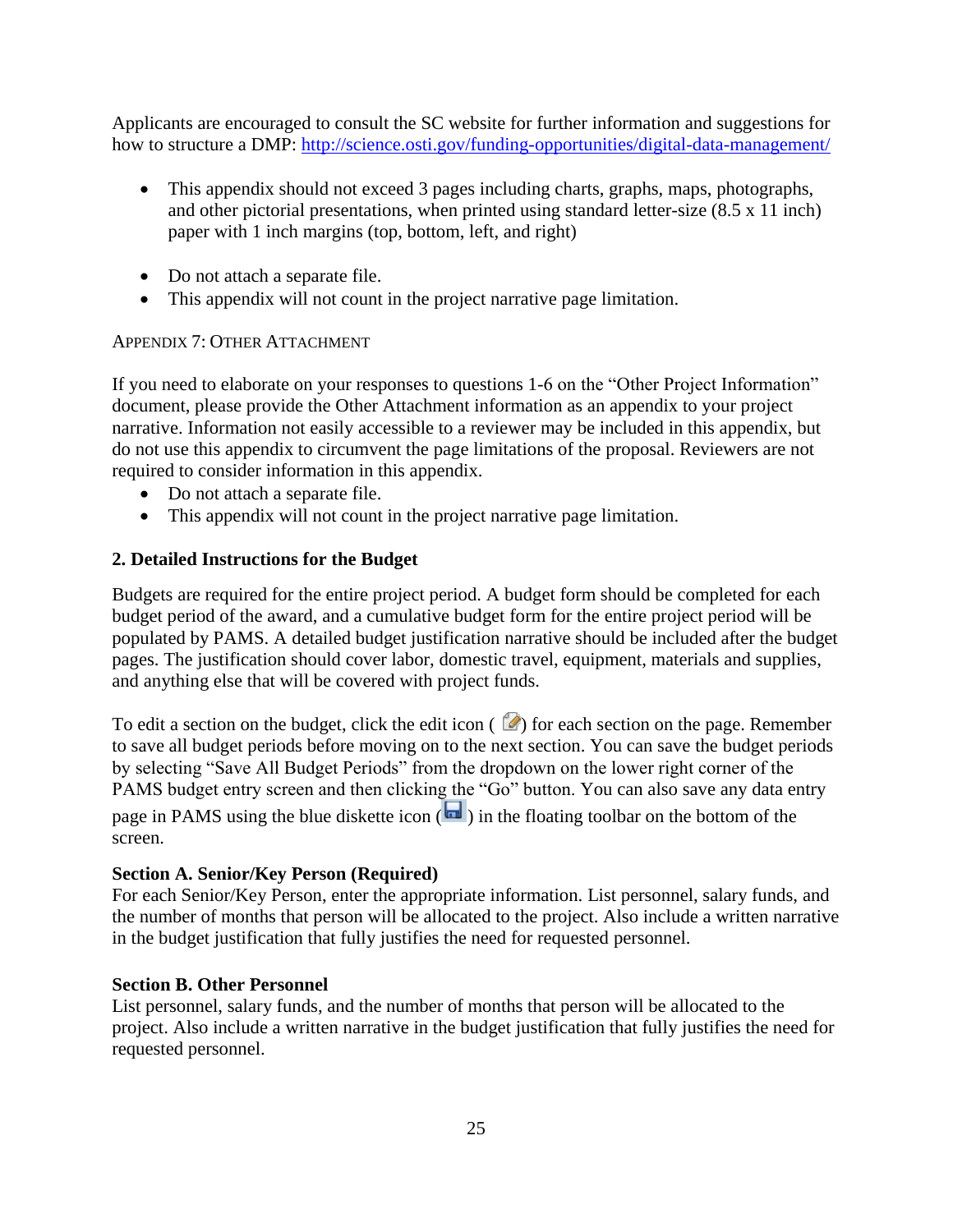#### **Section C. Equipment Description**

For the purpose of this budget, equipment is designated as an item of property that has an acquisition cost of \$5,000 or more and an expected service life of more than one year. (Note that this designation applies for proposal budgeting only and differs from the DOE definition of capital equipment.) List each item of equipment separately and justify each in the budget justification section. Allowable items ordinarily will be limited to research equipment and apparatus not already available for the conduct of the work. General-purpose office equipment, such as a personal computer, is not eligible for support unless primarily or exclusively used in the actual conduct of scientific research.

#### **Section D. Travel**

In the budget justification, list each trip's destination, dates, estimated costs including transportation and subsistence, number of staff traveling, the purpose of the travel, and how it relates to the project. Indicate whether travel cost estimates are based upon quotes from travel agencies; upon past experience of similar number of trips to similar travel destinations; or something else (describe). To qualify for support, attendance at meetings or conferences must enhance the investigator's capability to perform the research, plan extensions of it, or disseminate its results.

#### **Section E. Participant/Trainee Support Costs:**

If applicable, submit training support costs. Educational projects that intend to support trainees (precollege, college, graduate and post graduate) must list each trainee cost that includes stipend levels and amounts, cost of tuition for each trainee, cost of any travel (provide the same information as needed under the regular travel category), and costs for any related training expenses. Participant costs are those costs associated with conferences, workshops, symposia or institutes and breakout items should indicate the number of participants, cost for each participant, purpose of the conference, dates and places of meetings and any related administrative expenses. In the budget justification, indicate whether trainee cost estimates are based upon past experience of support of similar number of trainees on similar projects; past experience of support of similar number of participants attending similar conferences/workshops/symposia; or something else (describe).

#### **Section F. Other Direct Costs:**

Enter Other Direct Costs information for each item listed.

- **Materials and Supplies:** Enter total funds requested for materials and supplies in the appropriate fields. In the budget justification, indicate general categories such as glassware, and chemicals, including an amount for each category (items not identified under "Equipment"). Categories less than \$1,000 are not required to be itemized. In the budget justification, indicate whether cost estimates are based upon past experience of purchase of similar or like items; quotes/catalog prices of similar or like items; or something else (describe).
- Publication Costs: Enter the total publication funds requested. The proposal budget may request funds for the costs of documenting, preparing, publishing or otherwise making available to others the findings and products of the work conducted under the award. In the budget justification, include supporting information. In the budget justification, indicate whether cost estimates are based upon past experience of purchase of similar or like items;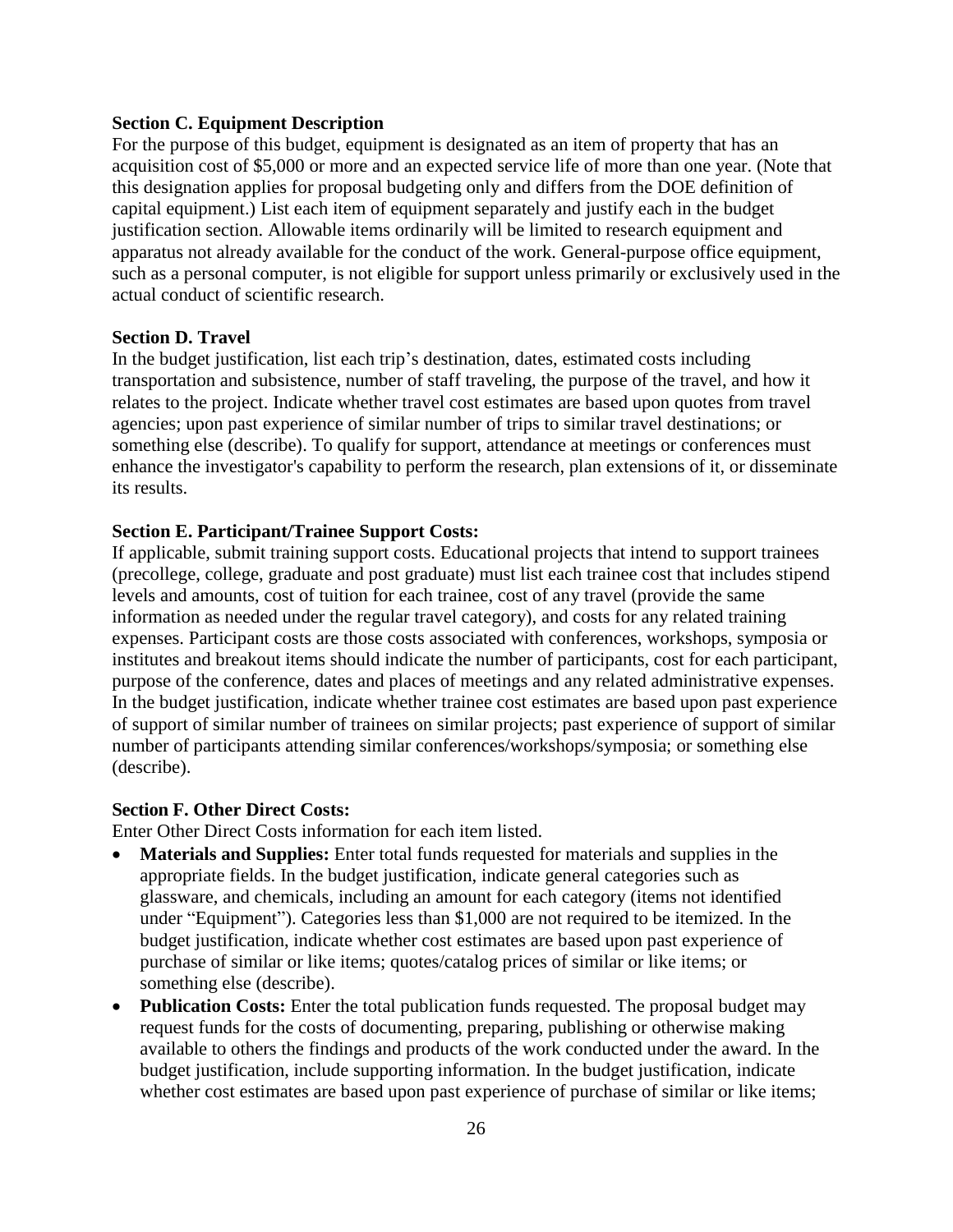vendor quotes of similar publication services; or something else (describe).

- **Consultant Services:** Enter total funds requested for all consultant services. In the budget justification, identify each consultant, the services he/she will perform, total number of days, travel costs, and total estimated costs. In the budget justification, indicate whether consultant cost estimate is based upon previous experience/quotes for similar or like services; or something else (describe).
- **ADP/Computer Services:** Enter total funds requested for ADP/Computer Services. The cost of computer services, including computer-based retrieval of scientific, technical and education information may be requested. In the budget justification, include the established computer service rates at the proposing organization if applicable. In the budget justification, indicate whether cost estimates are based upon quotes/past experience of purchase of similar computer services; established computer service rates at the proposing institution; or something else (describe).
- **Subawards/Consortium/Contractual Costs:** Enter total costs for all subawards/consortium organizations and other contractual costs proposed for the project. In the budget justification, justify the details.
- **Equipment or Facility Rental/User Fees:** Enter total funds requested for Equipment or Facility Rental/User Fees. In the budget justification, identify each rental/user fee and justify. In the budget justification, indicate whether cost estimates are based upon past experience with similar or like items; vendor quotes of similar items; or something else (describe).
- **Alterations and Renovations:** Enter total funds requested for Alterations and Renovations.
- **In the budget justification**, itemize by category and justify the costs of alterations and renovations, including repairs, painting, removal or installation of partitions, shielding, or air conditioning. Where applicable, provide the square footage and costs.
- **Other:** Add text to describe any other Direct Costs not requested above. Enter costs associated with "Other" item(s). Use the budget justification to further itemize and justify.

### **Section G. Direct Costs**

This represents Total Direct Costs (Sections A thru F) and will be calculated by PAMS.

### **Section H. Other Indirect Costs**

Enter the Indirect Cost information for each field. Only four general categories of indirect costs are allowed/requested on this form, so please consolidate if needed.

### **Section I. Total Direct and Indirect Costs**

This amount will be calculated by PAMS (Sections  $G + H$ )

# <span id="page-29-0"></span>**D. SUBMISSIONS FROM SUCCESSFUL APPLICANTS**

If selected for award, DOE reserves the right to request additional or clarifying information.

# <span id="page-29-1"></span>**E. SUBMISSION DATES AND TIMES**

# **1. Letter of Intent Due Date**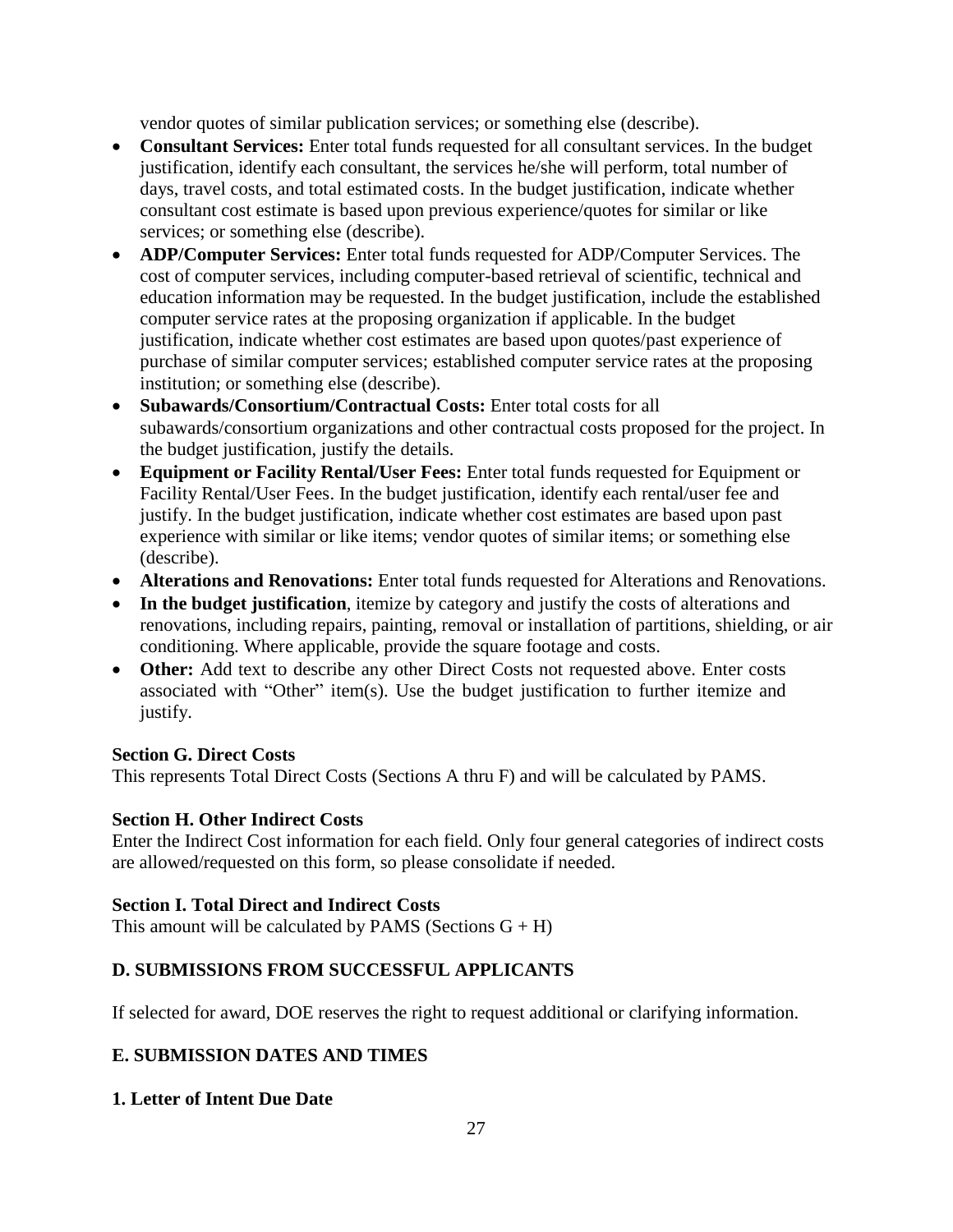### **N/A**

### <span id="page-30-2"></span>**2. Pre-proposal Due Date**

May 6, 2020 at 5:00PM Eastern Time

You are encouraged to submit your pre-proposal well before the deadline. Pre-proposals may be submitted at any time between the publication of this Announcement and the stated deadline.

### <span id="page-30-3"></span>**3. Proposal Due Date**

### June 5, 2020 at 5:00PM Eastern Time

You are encouraged to transmit your proposal well before the deadline. Proposals may be submitted at any time between the publication of this Announcement and the stated deadline.

### **4. Late Submissions**

Proposals received after the deadline will not be reviewed or considered for award.

### <span id="page-30-0"></span>**F. FUNDING RESTRICTIONS**

Funding for all awards and future budget periods are contingent upon the availability of funds appropriated by Congress and the availability of future-year budget authority.

# <span id="page-30-1"></span>**G. OTHER SUBMISSION AND REGISTRATION REQUIREMENTS**

### **1. Where to Submit**

Proposals must be submitted through PAMS to be considered for award.

Please only submit a PAMS lab technical proposal in response to this Announcement; do not submit a DOE Field Work Proposal (FWP) at this time. SC will request FWPs via the Searchable FWP system later from those selected for funding consideration under this Announcement.

#### **2. Registration Process**

ONE-TIME REGISTRATION PROCESS

You must complete the one-time registration process (all steps) before you can submit your first proposal through PAMS. Registration instructions appear in the front matter of this Announcement.

For help with PAMS, click the "External User Guide" link on the PAMS website, [https://pamspublic.science.energy.gov/.](https://pamspublic.science.energy.gov/) You may also contact the PAMS Help Desk, which can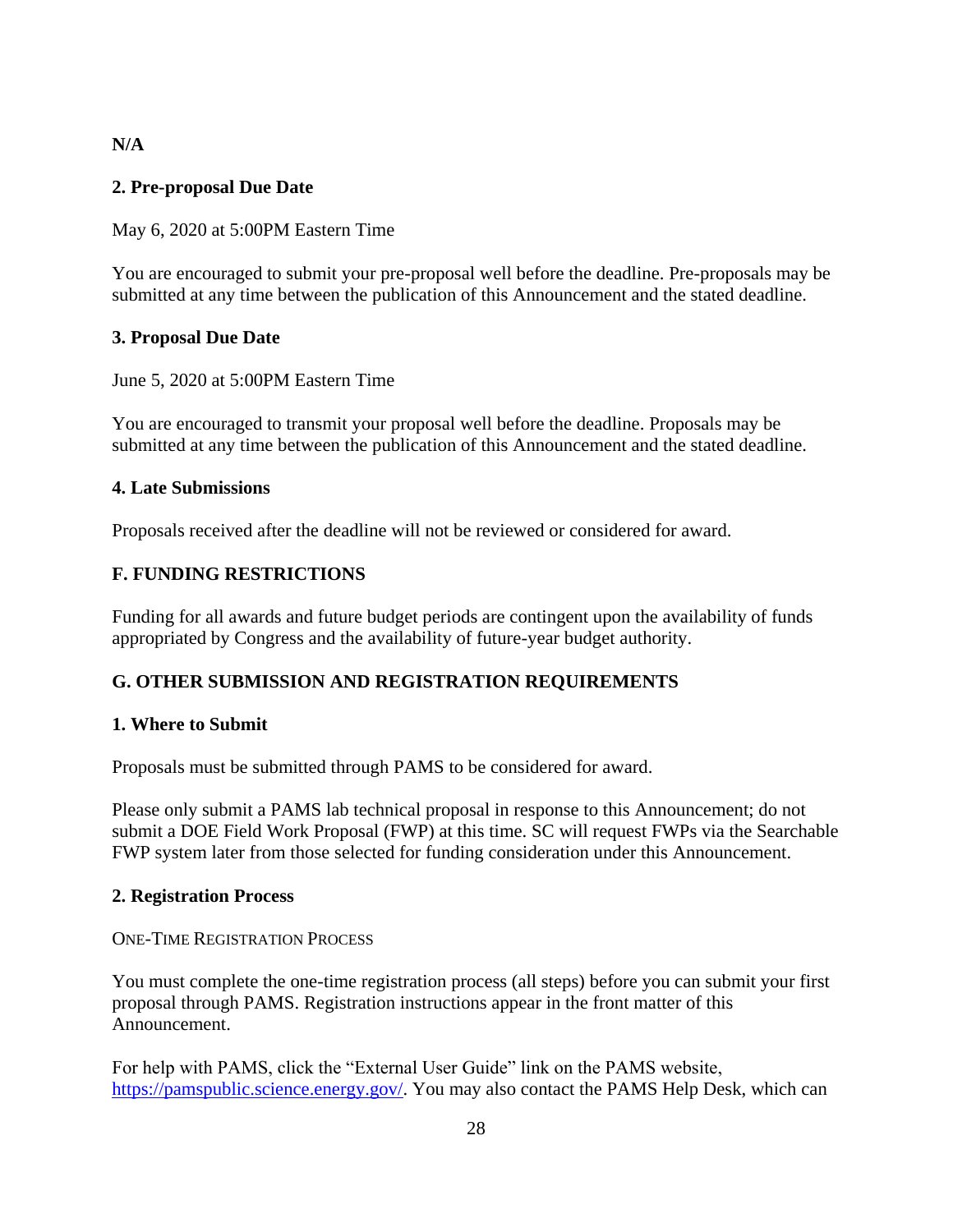be reached Monday through Friday, 9:00 AM – 5:30 PM Eastern Time. Telephone: (855) 818 1846 (toll free) or (301) 903-9610, Email: [sc.pams-helpdesk@science.doe.gov.](mailto:sc.pams-helpdesk@science.doe.gov) All submission and inquiries about this DOE National Laboratory Program Announcement should reference **LAB 20-2321.**

# **3. Proposal Receipt Notices**

Upon submission, the PI will receive an email from the PAMS system [<PAMS.Autoreply@science.doe.gov>](file://///scnas5p.sc.science.doe.gov/blevili/My%20Documents/_Daily%20Business/_SC-2/_Early%20Career%20Research%20Program/FY2014/Solicitations/PAMS.Autoreply@science.doe.gov) acknowledging receipt of the proposal.

# **4. Viewing Submitted Proposals**

Upon submission, the proposal will appear under My Proposals for the PI and the Submitter with a Proposal Status of "Submitted to DOE."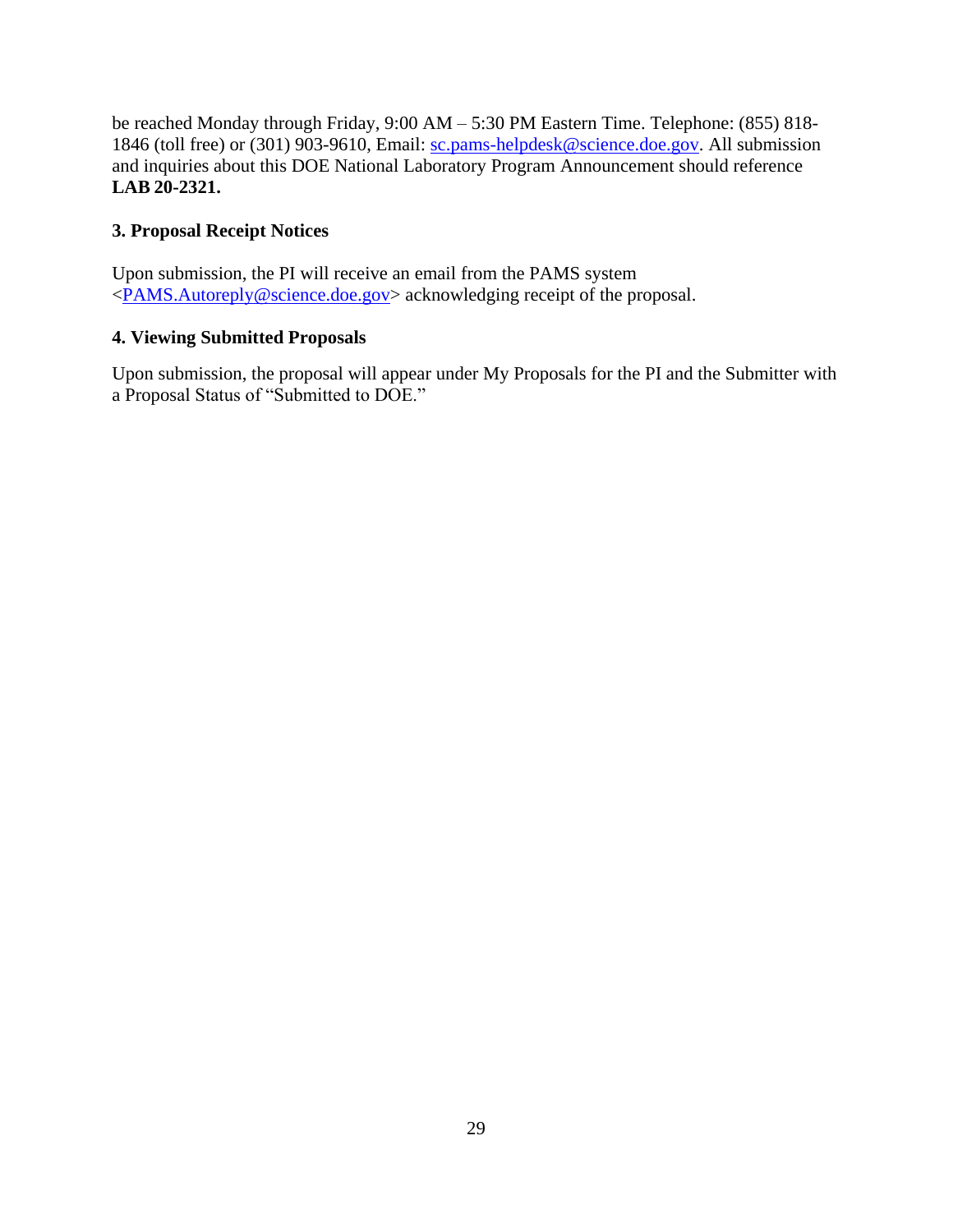# **Section V - PROPOSAL REVIEW INFORMATION**

# <span id="page-32-1"></span><span id="page-32-0"></span>**A. CRITERIA**

### **1. Initial Review Criteria**

Prior to a comprehensive merit evaluation, DOE will perform an initial review to determine that (1) the applicant is eligible for the award; (2) the information required by the Program Announcement has been submitted; (3) all mandatory requirements are satisfied; (4) the proposed project is responsive to the objectives of the Program Announcement, and (5) the proposed project is not duplicative of programmatic work. Proposals that fail to pass the initial review will not be forwarded for merit review and will be eliminated from further consideration.

### **2. Merit Review Criteria**

Proposals will be subjected to scientific merit review (peer review) and will be evaluated against the following criteria, listed in descending order of importance.

- Scientific and/or Technical Merit of the Project;
- Appropriateness of the Proposed Method or Approach;
- Competency of Applicant's Personnel and Adequacy of Proposed Resources; and
- Reasonableness and Appropriateness of the Proposed Budget.

The evaluation process will also include program policy factors such as the relevance of the proposed research to the terms of the DOE National Laboratory Announcement and the agency's programmatic needs, the balance of activities within the program, and the utility of the proposed activities to the broader scientific community. Note that external peer reviewers are selected with regard to both their scientific expertise and the absence of conflict-of-interest issues. Both Federal and non-Federal reviewers may be used, and submission of a proposal constitutes agreement that this is acceptable to the investigator(s) and the submitting institution.

The questions below are provided to the merit reviewers to elaborate the criteria:

SCIENTIFIC AND/OR TECHNICAL MERIT OF THE PROPOSED RESEARCH

- What is the scientific innovation of proposed effort?
- How does the proposed work compare with other efforts in its field, both in terms of scientific and/or technical merit and originality?
- How might the results of the proposed work impact the direction, progress, and thinking in relevant scientific fields of research?
- What is the likelihood of achieving influential results?
- Is the Data Management Plan suitable for the proposed research and to what extent does it support the validation of research results?

APPROPRIATENESS OF THE PROPOSED METHOD OR APPROACH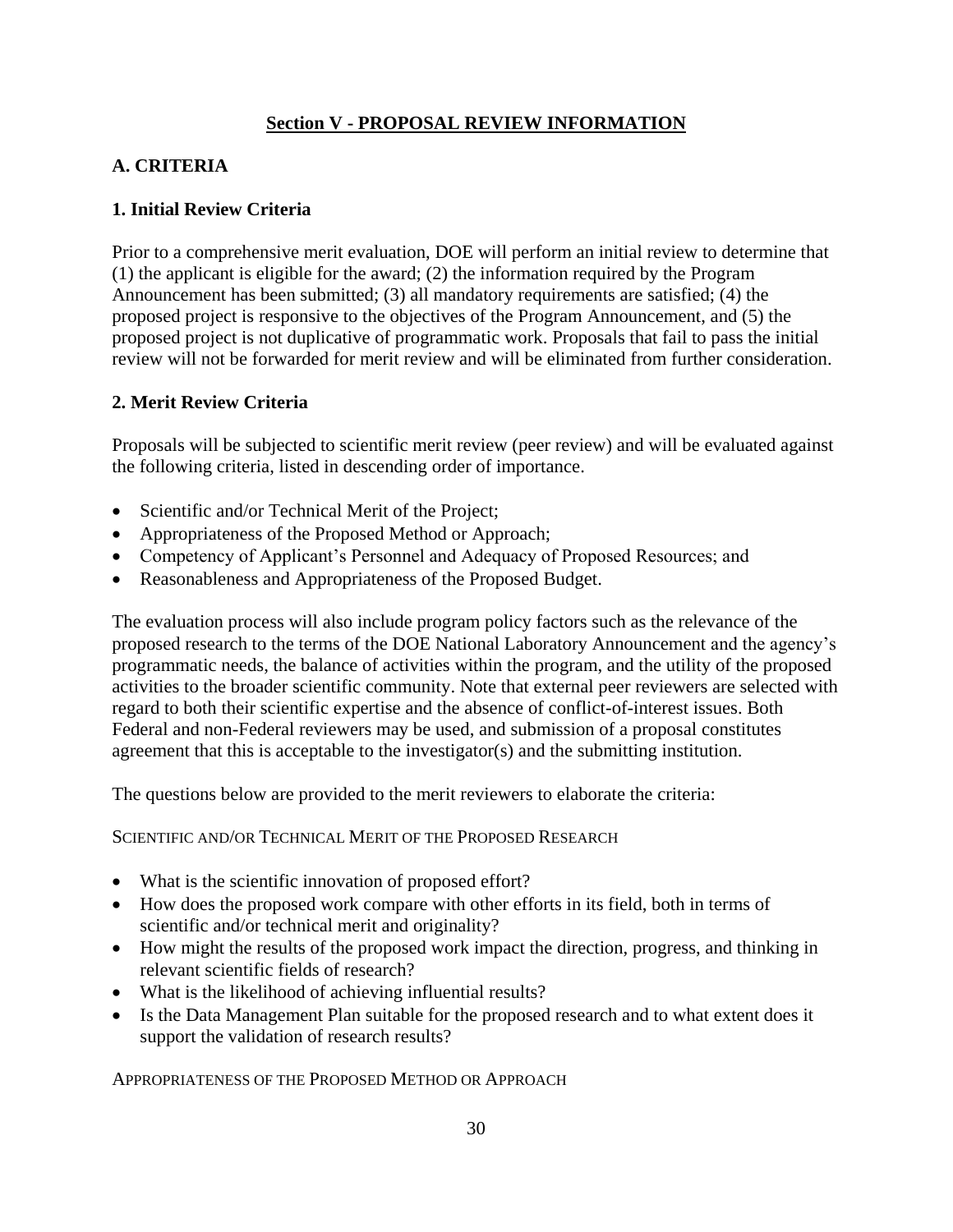- Does the proposed effort employ innovative concepts or methods?
- How logical and feasible are the approaches?
- Are the conceptual framework, methods, and analyses well justified, adequately developed, and likely to lead to scientifically valid conclusions?
- Does the applicant recognize significant potential problems and consider alternative strategies?

COMPETENCY OF APPLICANT'S PERSONNEL AND ADEQUACY OF PROPOSED RESOURCES

- Does the proposed work take advantage of unique facilities and capabilities?
- How well qualified is the team to carry out the proposed work?
- Are the environment and facilities adequate for performing the proposed effort?

REASONABLENESS AND APPROPRIATENESS OF THE PROPOSED BUDGET

- Are the proposed budget and staffing levels adequate to carry out the proposed work?
- Is the budget reasonable and appropriate for the scope?

# <span id="page-33-0"></span>**B. REVIEW AND SELECTION PROCESS**

### **1. Merit Review**

Proposals that pass the initial review will be subjected to a formal merit review and will be evaluated based on the criteria above.

# **2. Program Policy Factors**

The Selection Official may consider any of the following program policy factors in making the selection, listed in no order of significance:

- Availability of funds
- Relevance of the proposed activity to SC priorities
- Ensuring an appropriate balance of activities within SC programs
- Performance under current awards
- Commitment to sharing the results of research

### **3. Selection**

The Selection Official will consider the findings of the merit review and may consider any of the Program Policy Factors described above.

### **4. Discussions and Award**

The Government may enter into discussions with a selected applicant for any reason deemed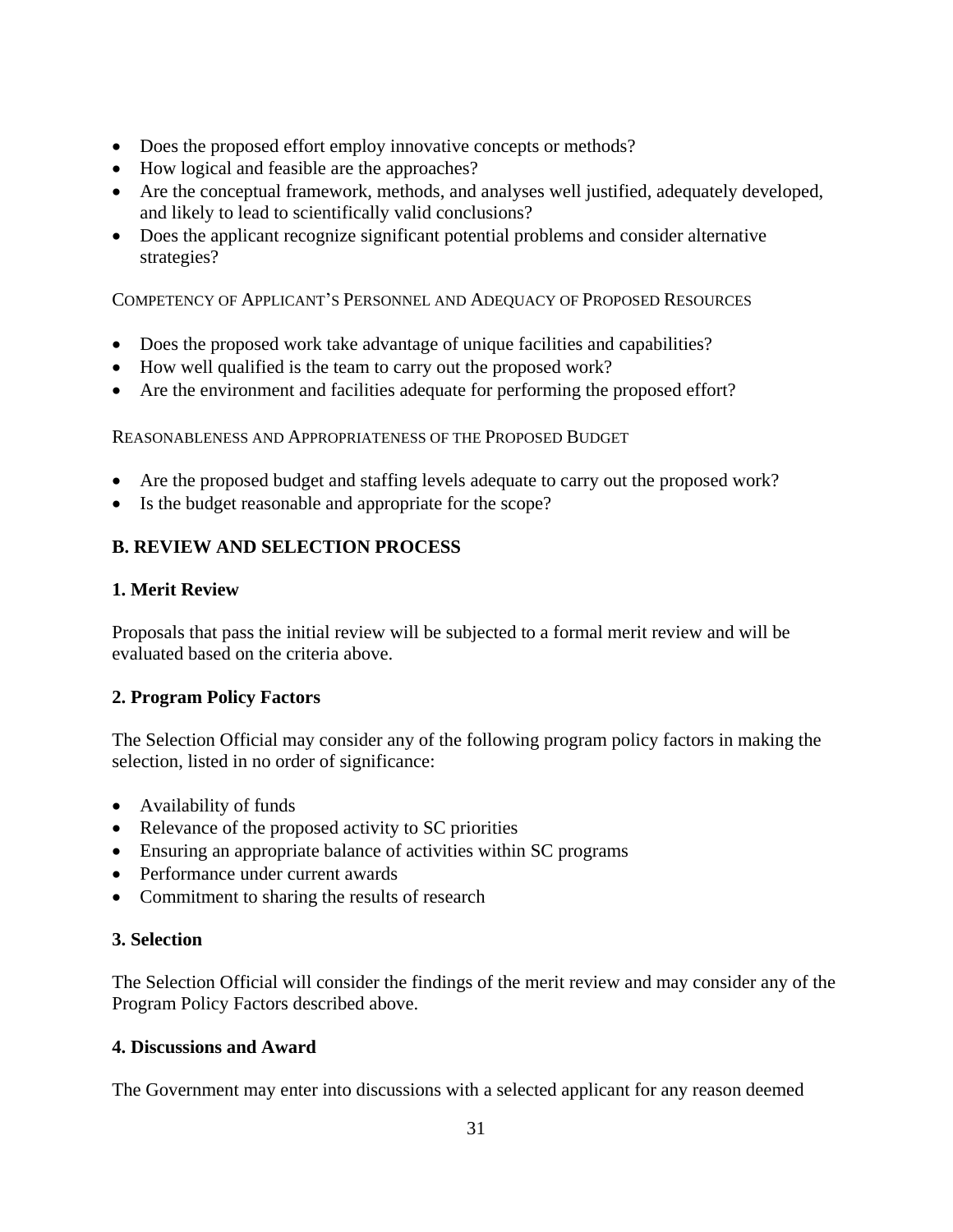necessary. Failure to resolve satisfactorily the issues identified by the Government will preclude award to the applicant.

# <span id="page-34-0"></span>**C. ANTICIPATED NOTICE OF SELECTION AND AWARD DATES**

DOE is interested in seeing projects supported under this Announcement begin work during Fiscal Year 2020.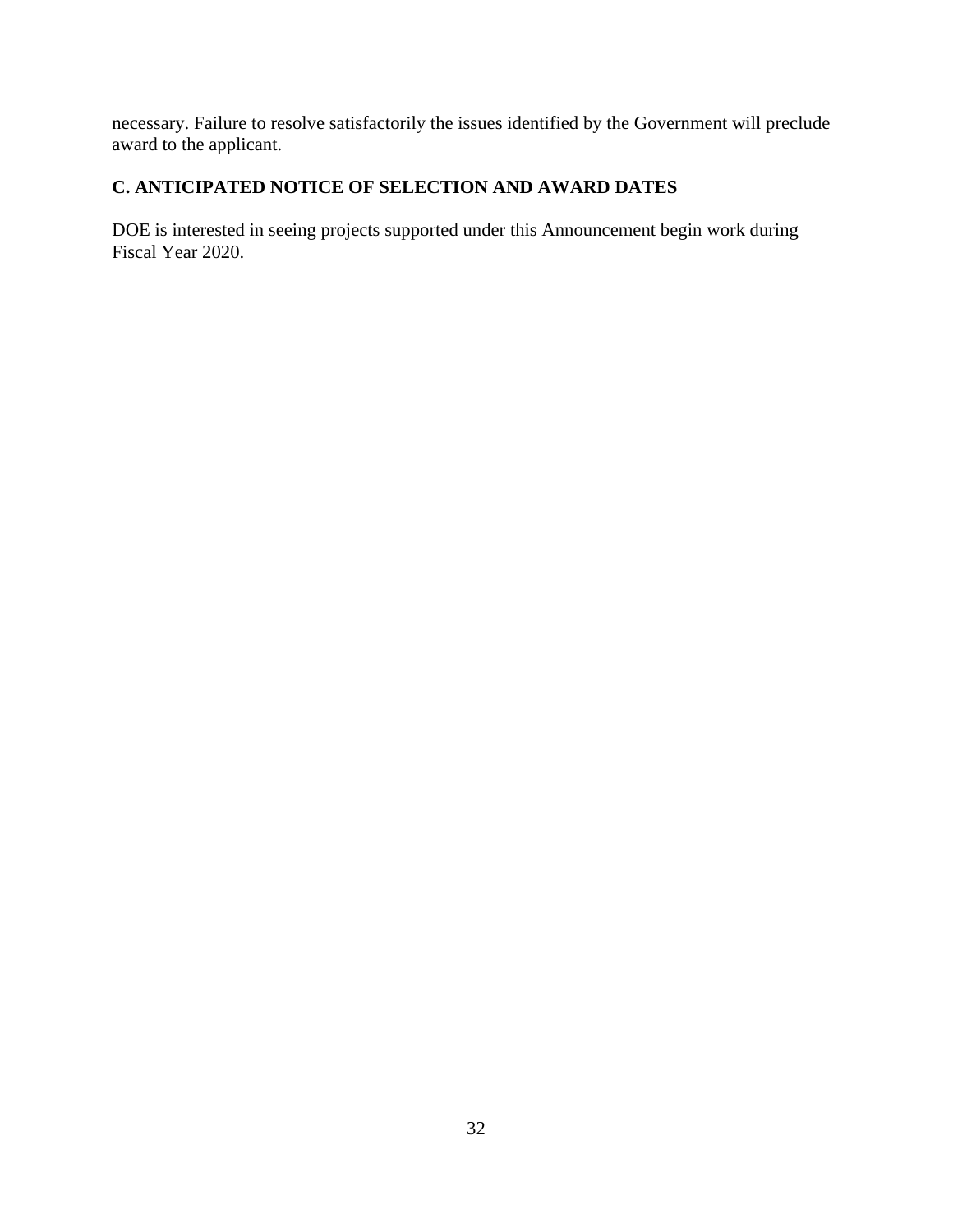# **Section VI - AWARD ADMINISTRATION INFORMATION**

# <span id="page-35-1"></span><span id="page-35-0"></span>**A. AWARD NOTICES**

### **1. Notice of Selection**

**Selected Applicants Notification**: DOE will notify applicants selected for award. This notice of selection is not an authorization to begin performance.

**Non-selected Notification**: Organizations whose proposals have not been selected will be advised as promptly as possible. This notice will explain why the proposal was not selected.

### **2. Notice of Award**

A work authorization/contract modification issued by the Contracting Officer is the authorizing award document.

# <span id="page-35-2"></span>**B. REPORTING**

Annual progress reports from the award investigator will be required and will be due 90 days before the end of each budget year.

# <span id="page-35-3"></span>**C. OTHER CONDITIONS**

### **1. Publications**

Researchers are expected to publish or otherwise make publicly available the results of the work conducted under any authorization resulting from this Announcement. Publications and other methods of public communication describing any work based on or developed under an authorization resulting from this Announcement must contain an acknowledgment of SC support. The format for such acknowledgments is provided at [https://science.osti.gov/funding](https://science.osti.gov/funding-opportunities/acknowledgements/)[opportunities/acknowledgements/.](https://science.osti.gov/funding-opportunities/acknowledgements/) The author's copy of any peer-reviewed manuscript accepted for funding must be announced to DOE's Office of Scientific and Technical Information (OSTI) and made publicly available in accordance with the instructions contained in the Reporting Requirements Checklist incorporated in all Assistance Agreements.

# **2. Environmental, Safety and Health (ES&H) Performance of Work at DOE Facilities**

With respect to the performance of any portion of the work under this award which is performed at a DOE-owned or controlled site, the recipient agrees to comply with all state and Federal ES&H regulations, and with all other ES&H requirements of the operator of such site.

Prior to the performance on any work at a DOE-Owned or controlled site, the recipient shall contact the site facility manager for information on DOE and site-specific ES&H requirements.

The recipient shall apply this provision to all subawardees at any tier.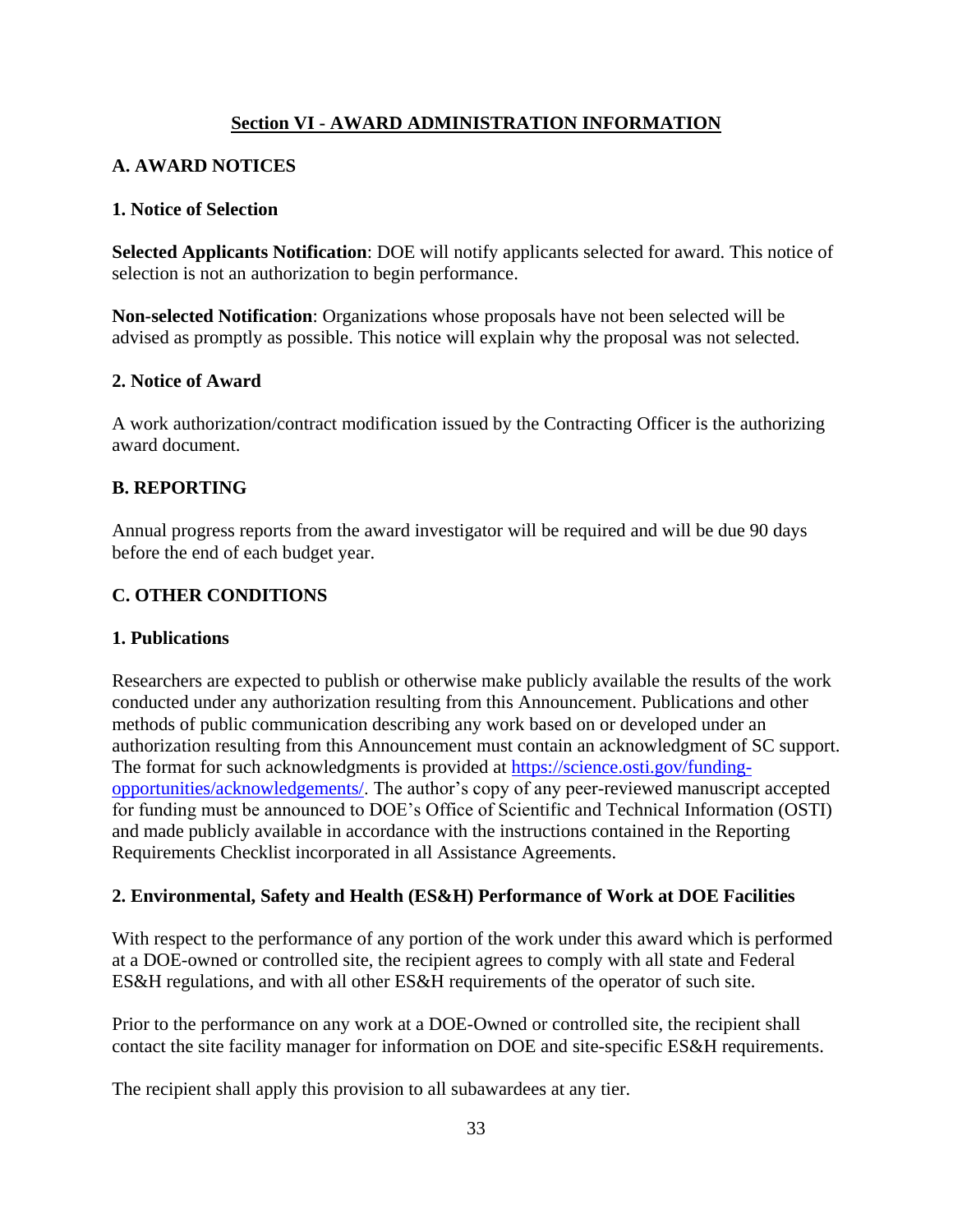# **4. Federal, State, and Local Requirements**

With respect to the performance of any portion of the work under this award, the recipient agrees to comply with all applicable local, state, and Federal ES&H regulations. The recipient shall apply this provision to all sub awardees at any tier.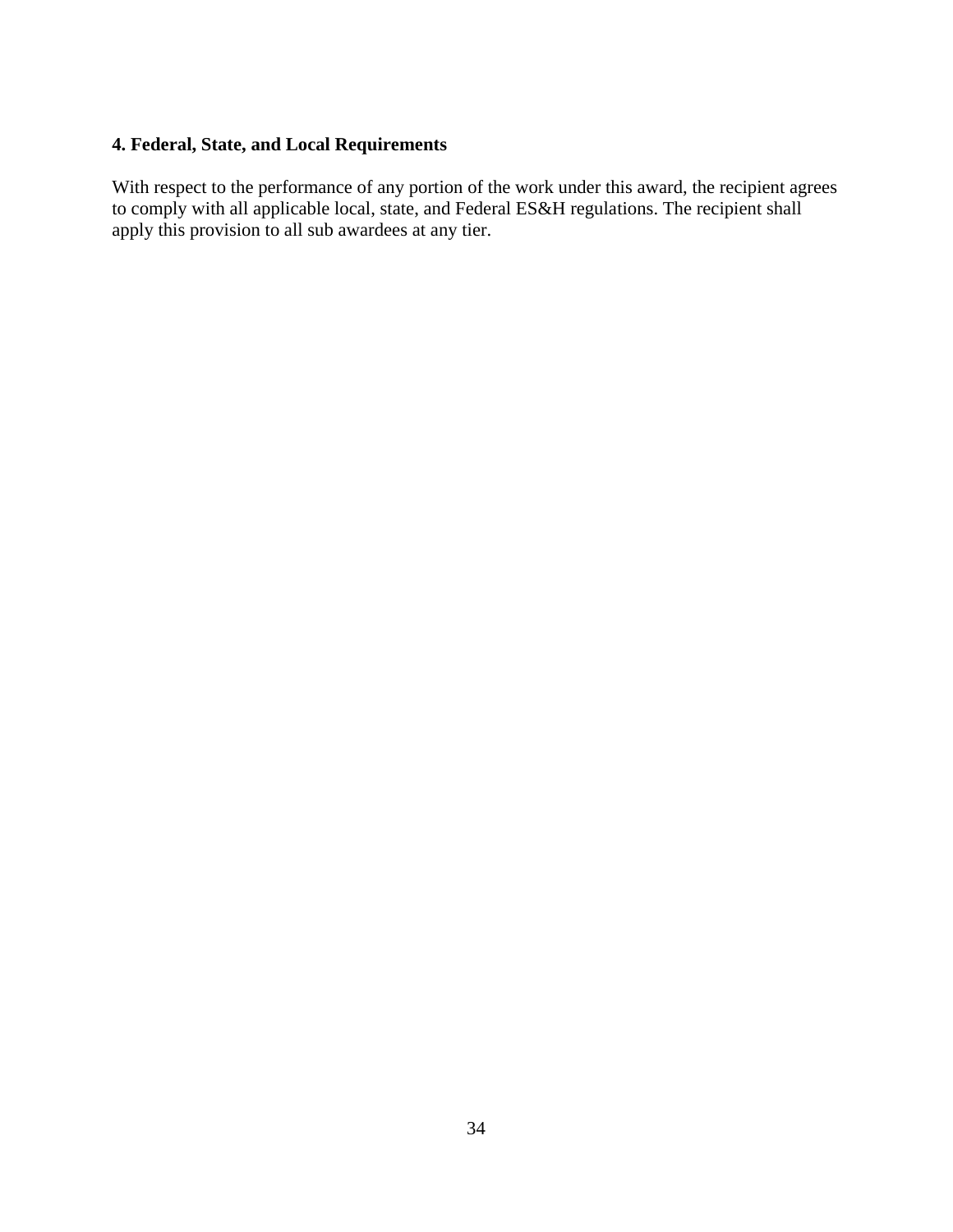# **Section VII - QUESTIONS/AGENCY CONTACTS**

# <span id="page-37-1"></span><span id="page-37-0"></span>**A. QUESTIONS**

For help with PAMS, click the "External User Guide" link on the PAMS website, [https://pamspublic.science.energy.gov/.](https://pamspublic.science.energy.gov/) You may also contact the PAMS Help Desk, which can be reached Monday through Friday, 9:00 AM – 5:30 PM Eastern Time. Telephone: (855) 818- 1846 (toll free) or (301) 903-9610, Email: [sc.pams-helpdesk@science.doe.gov.](mailto:sc.pams-helpdesk@science.doe.gov) All submission and inquiries about this DOE National Laboratory Program Announcement should reference **LAB 20-2321.**

Please contact the PAMS help desk for technological issues with the PAMS system.

Questions regarding the specific program areas and technical requirements may be directed to the technical contacts listed for each program within the DOE National Laboratory Program Announcement or below.

Please contact the program staff with all questions not directly related to the PAMS system.

# <span id="page-37-2"></span>**B. AGENCY CONTACTS**

| <b>PAMS</b>               | 855-818-1846 (toll-free)         |  |
|---------------------------|----------------------------------|--|
| <b>Customer Support</b>   | 301-903-9610                     |  |
|                           | sc.pams-helpdesk@science.doe.gov |  |
| Program Manager           | Dr. William F. Spotz             |  |
| <b>Scientific Contact</b> | 301-903-9938                     |  |
|                           | william.spotz@science.doe.gov    |  |

# **C. DEPARTMENT OF ENERGY, OFFICE OF INSPECTOR GENERAL HOTLINE:**

The Office of Inspector General (OIG) maintains a Hotline to facilitate the reporting of allegations of fraud, waste, abuse, or mismanagement in DOE programs or operations. If you wish to report such allegations, you may call, send a letter, or email the OIG Hotline [ighotline@hq.doe.gov.](mailto:ighotline@hq.doe.gov) Allegations may be reported by DOE employees, DOE contractors, or the general public. OIG contact information is available at [http://energy.gov/ig/services.](http://energy.gov/ig/services)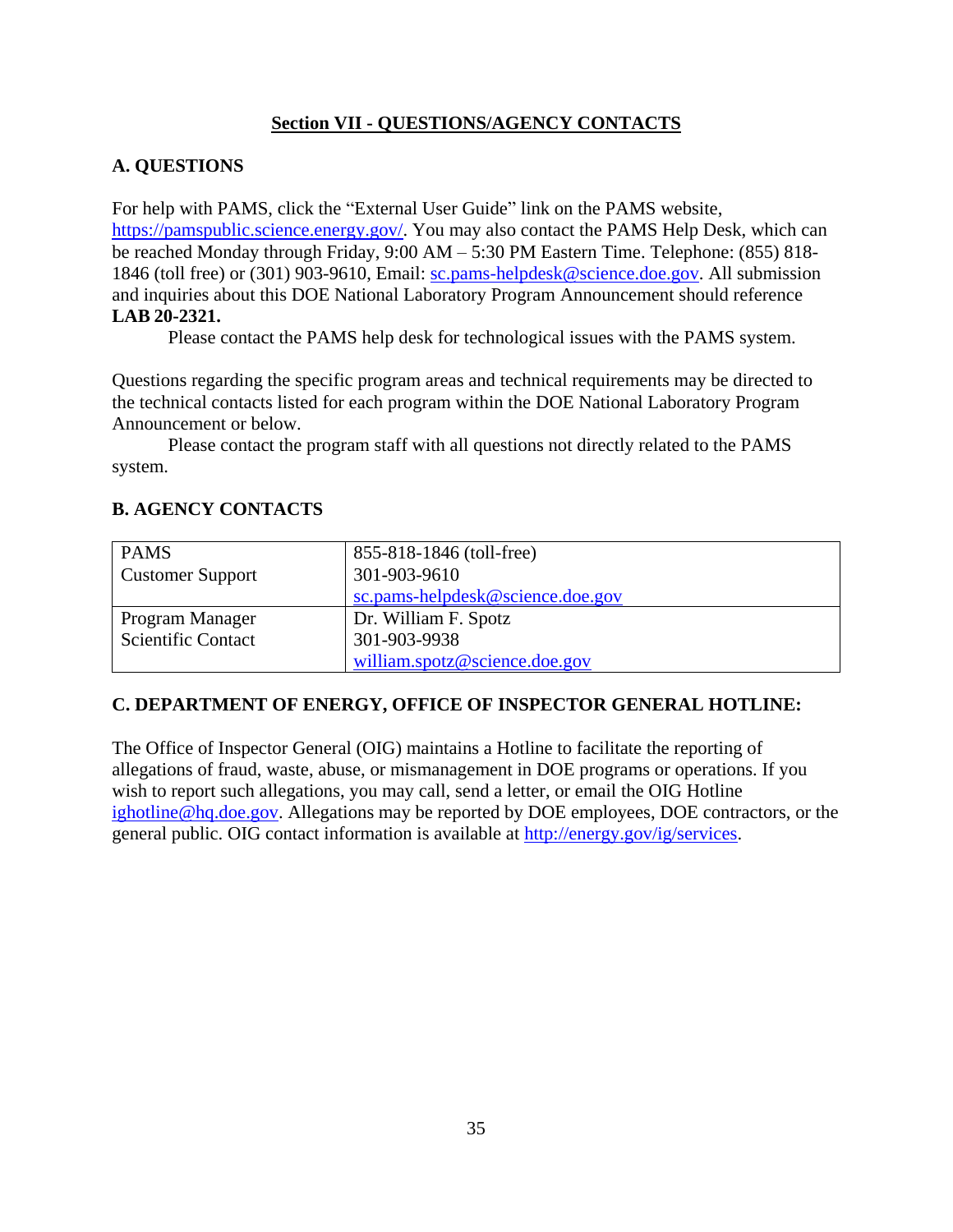# **Section VIII - OTHER INFORMATION**

# <span id="page-38-1"></span><span id="page-38-0"></span>**A. MODIFICATIONS**

Notices of any modifications to this DOE National Laboratory Announcement will be posted on the Grants and Contracts website [\(http://science.osti.gov/grants/\)](http://science.osti.gov/grants/).

# <span id="page-38-2"></span>**B. GOVERNMENT RIGHT TO REJECT OR NEGOTIATE**

DOE reserves the right, without qualification, to reject any or all proposals received in response to this DOE National Laboratory Announcement and to select any proposal, in whole or in part, as a basis for negotiation and/or award.

# <span id="page-38-3"></span>**C. COMMITMENT OF PUBLIC FUNDS**

The Contracting Officer is the only individual who can make awards or commit the Government to the expenditure of public funds. A commitment by other than the Contracting Officer, either explicit or implied, is invalid.

# <span id="page-38-4"></span>**D. PROPRIETARY PROPOSAL INFORMATION**

Patentable ideas, trade secrets, proprietary or confidential commercial or financial information, disclosure of which may harm the applicant, should be included in a proposal only when such information is necessary to convey an understanding of the proposed project. The use and disclosure of such data may be restricted, provided the applicant includes the following legend on the first page of the project narrative and specifies the pages of the proposal which are to be restricted:

"The data contained in pages \_\_\_\_\_ of this proposal have been submitted in confidence and contain trade secrets or proprietary information, and such data shall be used or disclosed only for evaluation purposes."

To protect such data, each line or paragraph on the pages containing such data must be specifically identified and marked with a legend similar to the following:

"The following contains proprietary information that (name of applicant) requests not be released to persons outside the Government, except for purposes of review and evaluation."

# <span id="page-38-5"></span>**E. EVALUATION AND ADMINISTRATION BY NON-FEDERAL PERSONNEL**

In conducting the merit review evaluation, the Government may seek the advice of qualified non-Federal personnel as reviewers. The Government may also use non-Federal personnel to conduct routine, nondiscretionary administrative activities. The applicant, by submitting its proposal, consents to the use of non-Federal reviewers/administrators. Non-Federal reviewers must sign a conflict of interest and a certificate of confidentiality prior to reviewing a proposal. Non-Federal personnel conducting administrative activities must sign a non-disclosure